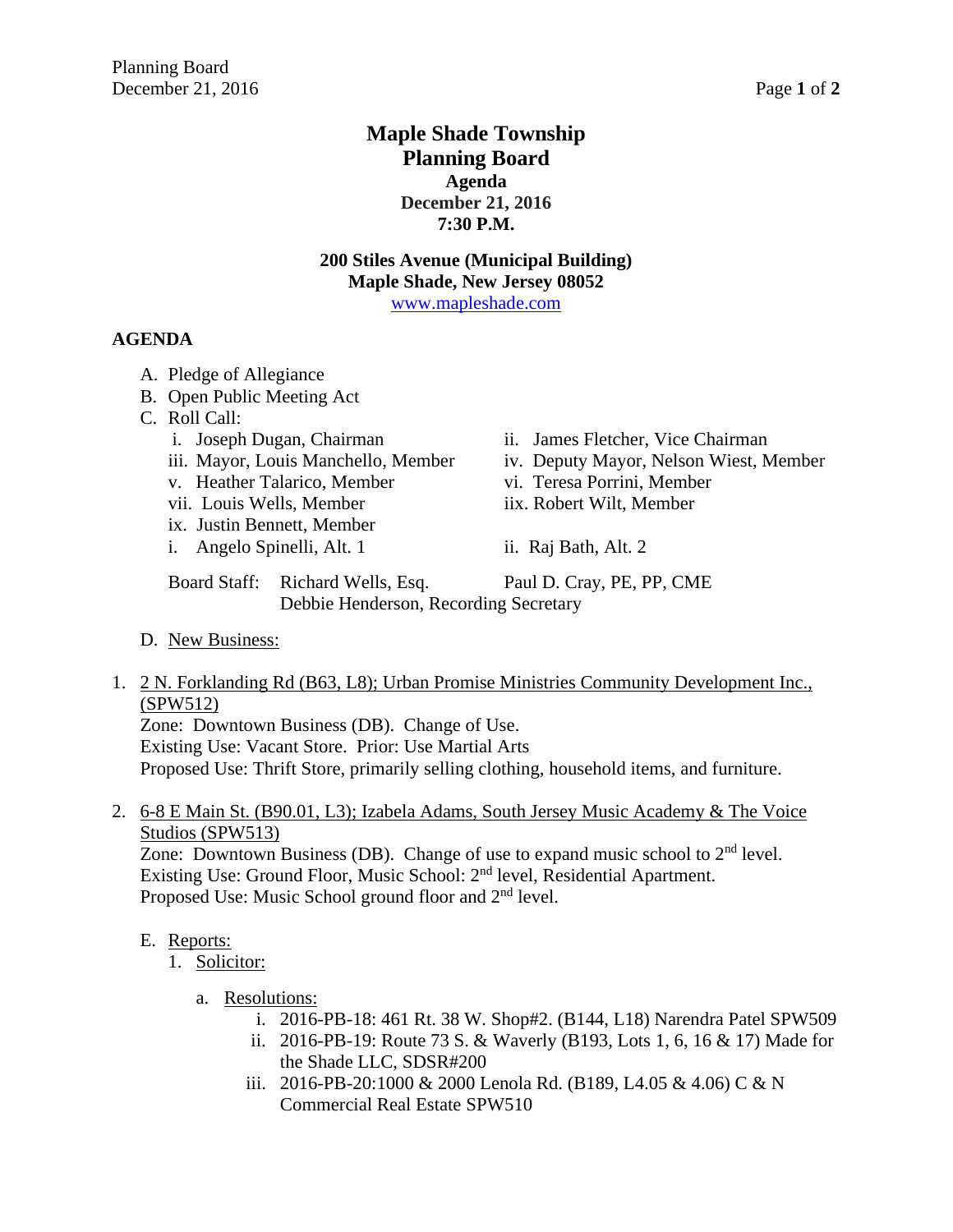- iv. 2016-PB-21: 10 Willow Road Framers Plaza Shop #4 (B189.02, L3) UBreakIfix; SPW511
- 2. Engineer:
- 3. Community Development:
- F. Approval of Minutes: 1. November 17
- G. Correspondence:
- H. Adjournment:

2017 Meeting Dates:

| Site Plan Adv.: $1/10$ $2/7$ $3/7$ $4/4$ $5/2$                                 |  |  | 6/7 |  | $7/11$ $8/1$ $9/5$ $10/3$ $11/1$ $12/5$ |  |
|--------------------------------------------------------------------------------|--|--|-----|--|-----------------------------------------|--|
| Planning Board: 1/25 2/22 3/22 4/26 5/25 6/28 7/26 8/23 9/27 10/25 11/16 12/27 |  |  |     |  |                                         |  |
| Zoning Board: 1/11 2/8 3/8 4/12 5/10 6/14 7/12 8/9 9/13 10/11 11/8 12/13       |  |  |     |  |                                         |  |

**If you are unable to attend, please call Kevin Rijs at (856)779-9610 Ext.151. Thank You.**

**Next Meeting January 25, 2017**

\\mstwp-pdc\planning\_zoning\planning board\2016\agenda\2016 dec 21.rtf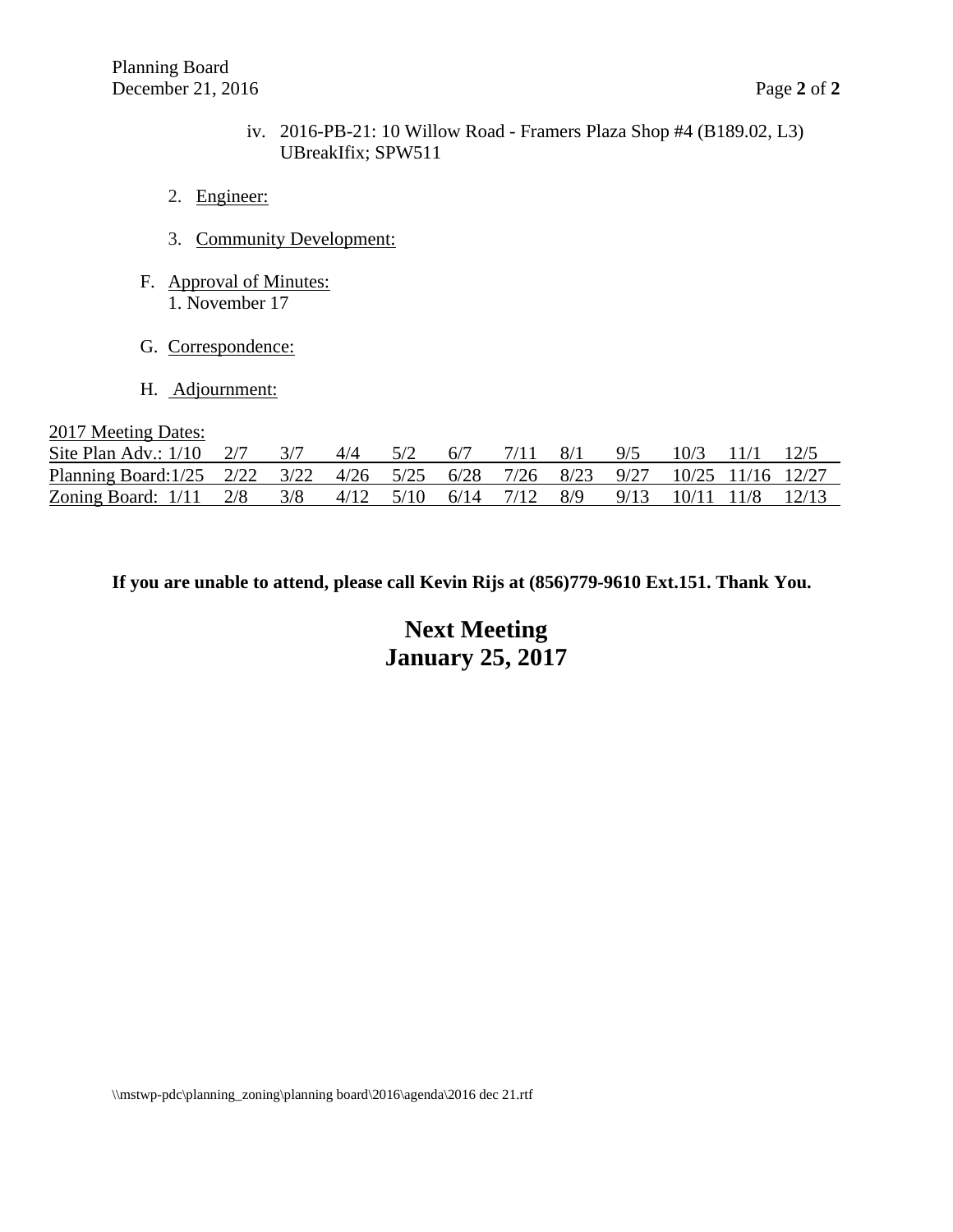# **Maple Shade Township Planning Board Agenda November 17, 2016 7:30 P.M.**

# **200 Stiles Avenue (Municipal Building) Maple Shade, New Jersey 08052**

[www.mapleshade.com](http://www.mapleshade.com/)

## **AGENDA**

- A. Pledge of Allegiance
- B. Open Public Meeting Act
- C. Roll Call:
	-
	-
	- v. Heather Talarico, Member vi. Teresa Porrini, Member
	- vii. Louis Wells, Member iix. Robert Wilt, Member
	- ix. Justin Bennett, Member
	- i. Angelo Spinelli, Alt. 1 ii. Raj Bath, Alt. 2
	- i. Joseph Dugan, Chairman ii. James Fletcher, Vice Chairman
	- iii. Mayor, Louis Manchello, Member iv. Deputy Mayor, Nelson Wiest, Member
		-
		-
		-
	- Board Staff: Richard Wells, Esq. Paul D. Cray, PE, PP, CME Debbie Henderson, Recording Secretary
- D. New Business:
- 1. 461 Rt. 38 W. Shop#2. (B144, L18) Narendra Patel SPW509 Zone: Highway Commercial (HC) New Building under construction SPR131 (*Former Hooters Site*). Proposed Use: Retail Convenience Store.
- 2. Route 73 S. & Waverly (B193, Lots 1, 6, 16 & 17) Made for the Shade LLC, SDSR200 Zone: Business Development (BD) with Route 38/73/Lenola Road Redevelopment Area Overlay. Lot line adjustment Route 73 Pizzeria Uno (B193, L1) additional parking area and Site Plan approval for new Wawa. Conditional Use: Automobile fueling station with associated convenience store. Variance and Waivers Requested.
- 3. 1000 & 2000 Lenola Rd. (B189, L4.05 & 4.06) C & N Commercial Real Estate SPW510 Zone: Business Development. Ownership Change. Existing Use: Office Space. Proposed Use: Office Space, no change.
- 4. 10 Willow Road Framers Plaza Shop #4 (B189.02, L3) UBreakIfix 550 CO; SPW511 Zone: Business Development. Ownership Change. Existing Use: UBreakIfix (previously SPW501) Retail Store, cell phone accessories & repairs. Proposed Use: UBreakIfix, no change.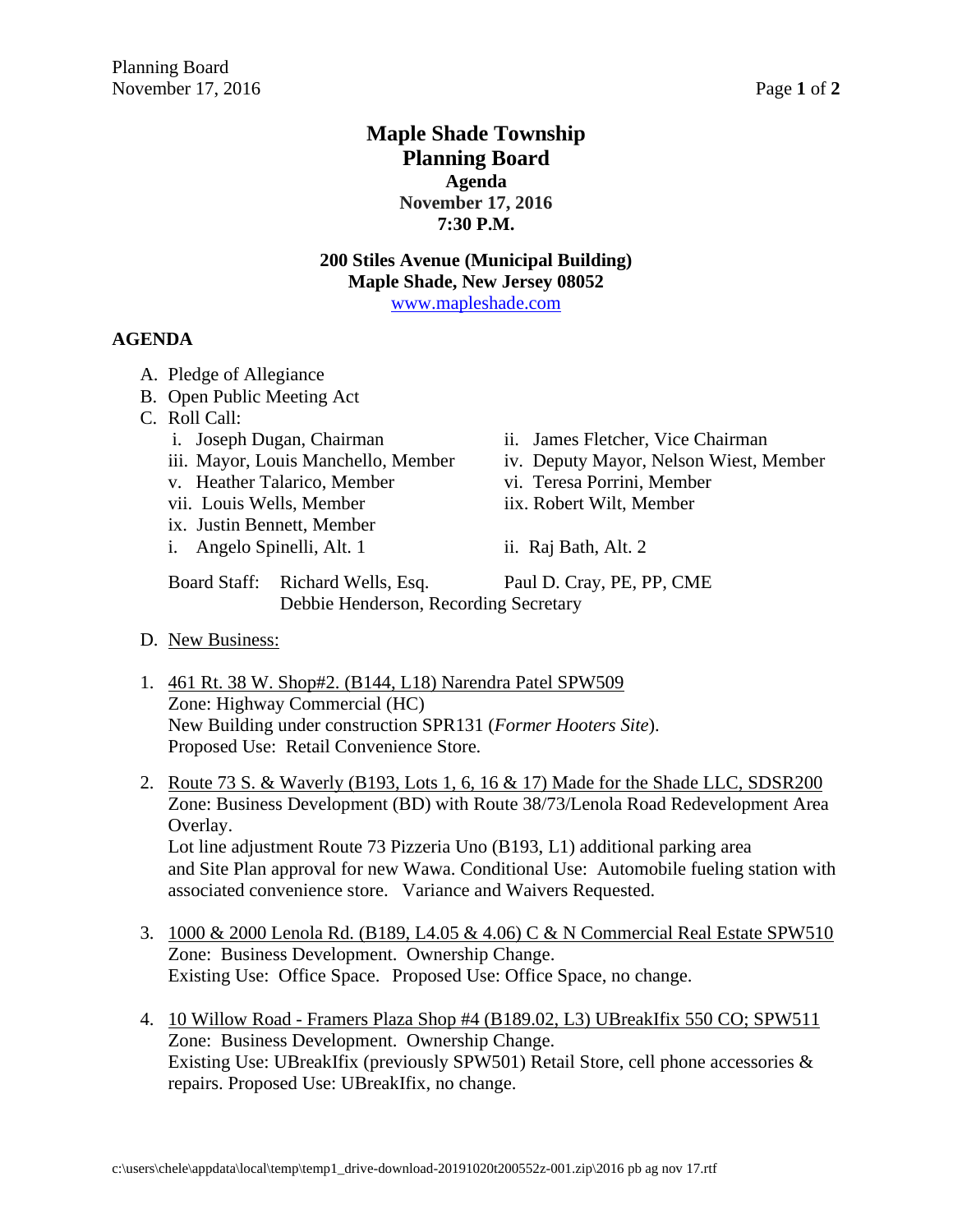- E. Reports:
	- 1. Solicitor:
		- a. Extension: Resolution 2016PB04 dated 2/24/16: J and J Builders, Inc.; Joseph Angelo SDR400; 315 E. Mill Road (Block 93; Lot 10 & 10.02) (Spruce Ave. intersection); 4 x Lot Residential Subdivision
		- b. Resolutions:
			- i. 2016-PB-18: 600 Rt.38 E. at Lenola Rd (B189.01, L5.01) The Pour House.
	- 2. Engineer:
	- 3. Community Development:
- F. Approval of Minutes: 1. October 26
- G. Correspondence:
- H. Adjournment:

| <b>Meeting Dates:</b>  |      |      |               |      |       |
|------------------------|------|------|---------------|------|-------|
| Site Plan Review:      | 8/2  | 9/6  | 10/4          | 11/1 | 12/6  |
| <b>Planning Board:</b> | 8/24 | 9/28 | $10/26$ 11/17 |      | 12/21 |
| Zoning Board:          | 8/10 | 9/14 | 10/12 11/9    |      | 12/14 |

# **Next Meeting December 21, 2016**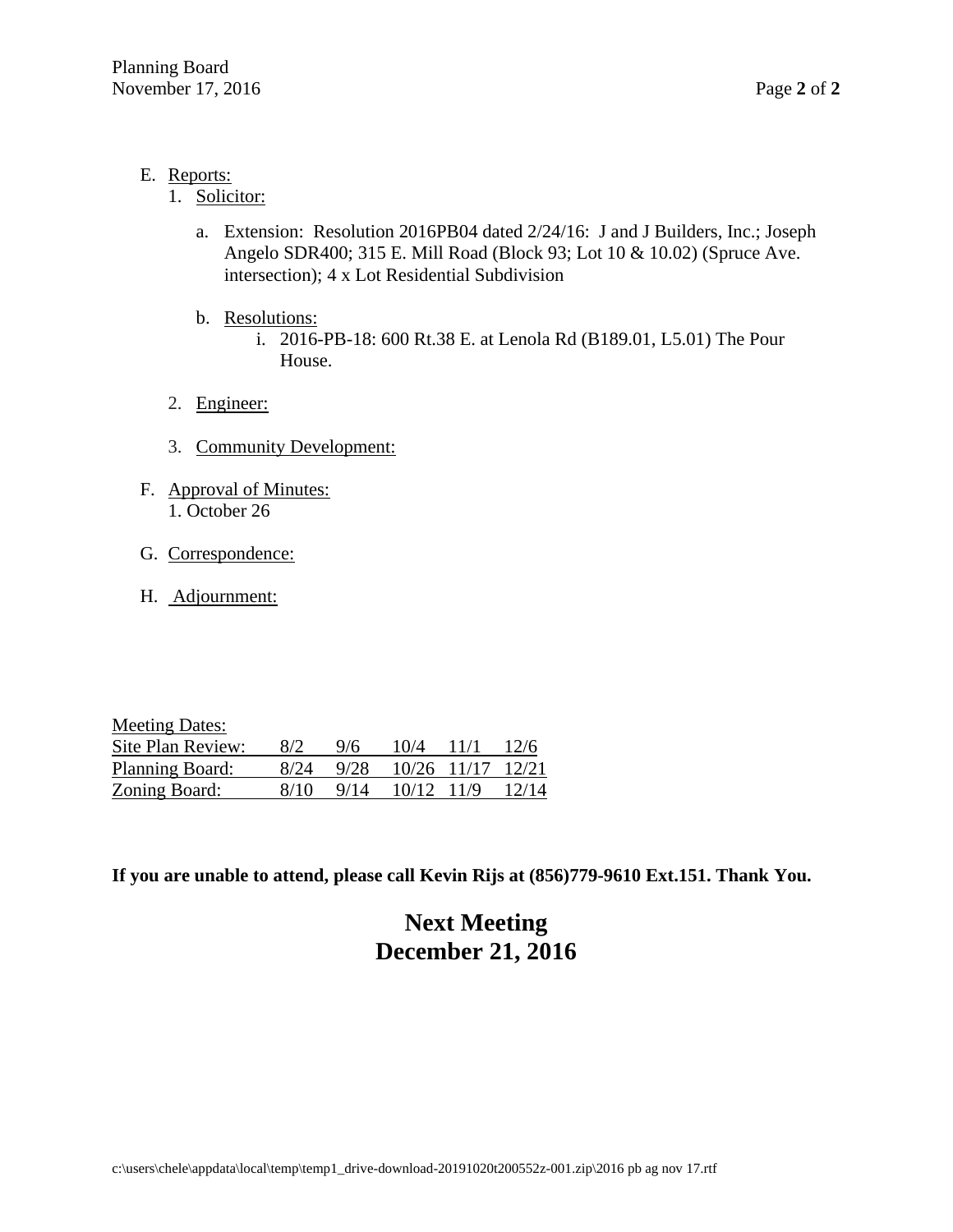# **Maple Shade Township Planning Board Agenda October 26, 2016 7:30 P.M.**

# **200 Stiles Avenue (Municipal Building) Maple Shade, New Jersey 08052**

[www.mapleshade.com](http://www.mapleshade.com/)

## **AGENDA**

- A. Pledge of Allegiance
- B. Open Public Meeting Act
- C. Roll Call:
	-
	-
	- v. Heather Talarico, Member vi. Teresa Porrini, Member
	- vii. Louis Wells, Member iix. Robert Wilt, Member
	- ix. Justin Bennett, Member
	- i. Angelo Spinelli, Alt. 1 ii. Raj Bath, Alt. 2
	- i. Joseph Dugan, Chairman ii. James Fletcher, Vice Chairman
	- iii. Mayor, Louis Manchello, Member iv. Deputy Mayor, Nelson Wiest, Member
		-
		-
		-
	- Board Staff: Richard Wells, Esq. Paul D. Cray, PE, PP, CME Debbie Henderson, Recording Secretary
- D. New Business:
	- 1. 651 Cutler Ave. (B145, L20) Jerrell's Landscapes & Nurseries. Status report SPR122
	- 2. 600 Rt.38 E. at Lenola Rd (B189.01, L5.01) The Pour House. Zone: Zone: Business Development (BD). Existing Wawa property with preliminary approved pad site. Proposed Restaurant with bar 6,800 sf +/-. Variance request for parking, drive aisle width, and buffers.

## E. Reports:

- 1. Solicitor:
	- a. Resolutions:
		- i. 2016PB17 52 W. Main St. (B127, L10.01) Undercover Vapes, Carmelo Gaudite SPW508
- 2. Engineer:
- 3. Community Development:
- F. Approval of Minutes: 1. September 28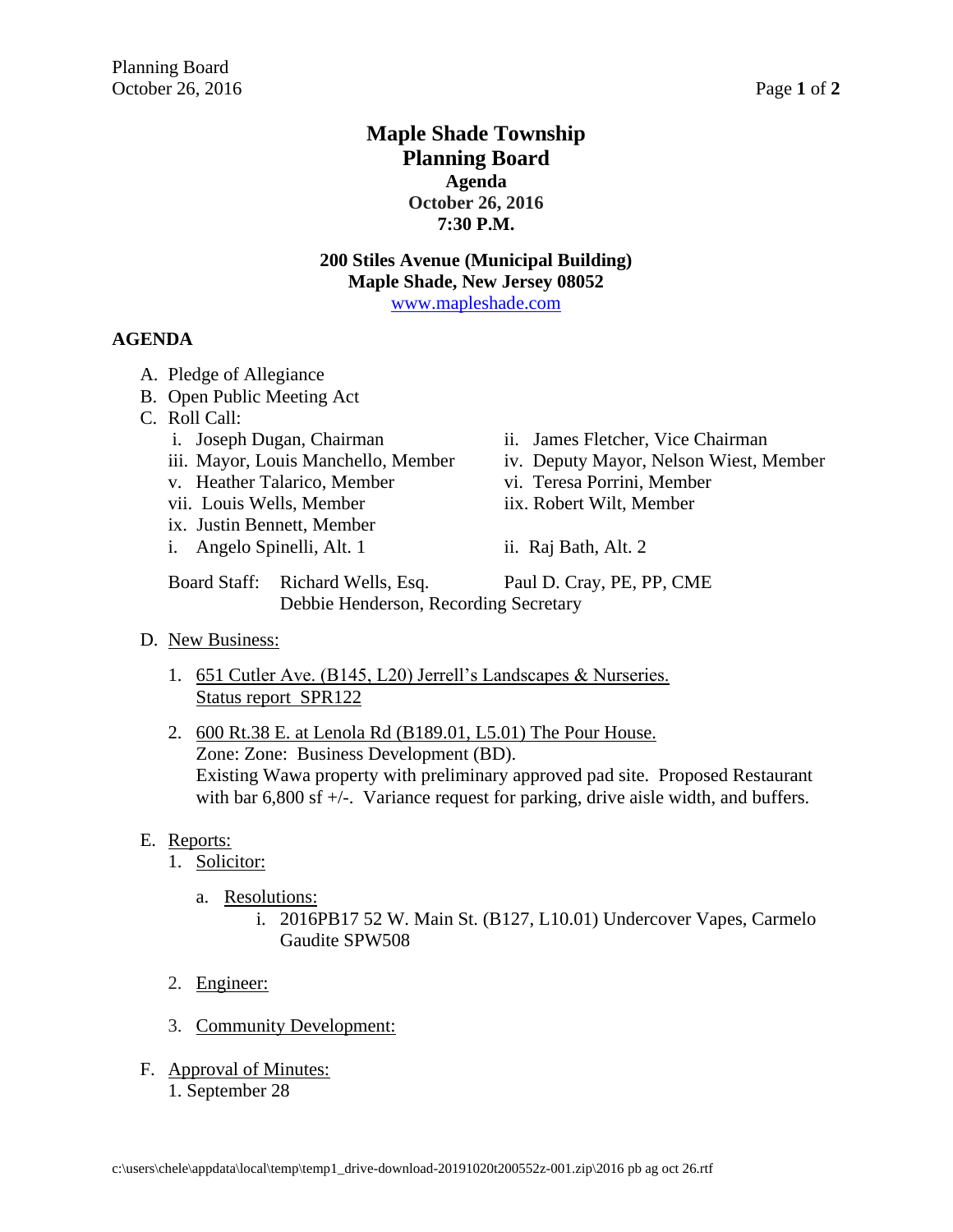- G. Correspondence:
- H. Adjournment:

| <b>Meeting Dates:</b> |      |      |            |                   |       |
|-----------------------|------|------|------------|-------------------|-------|
| Site Plan Review:     | 8/2  | 9/6  | 10/4       | 11/1              | 12/6  |
| Planning Board:       | 8/24 | 9/28 |            | 10/26 11/17 12/21 |       |
| <b>Zoning Board:</b>  | 8/10 | 9/14 | 10/12 11/9 |                   | 12/14 |

# **Next Meeting November 17, 2016**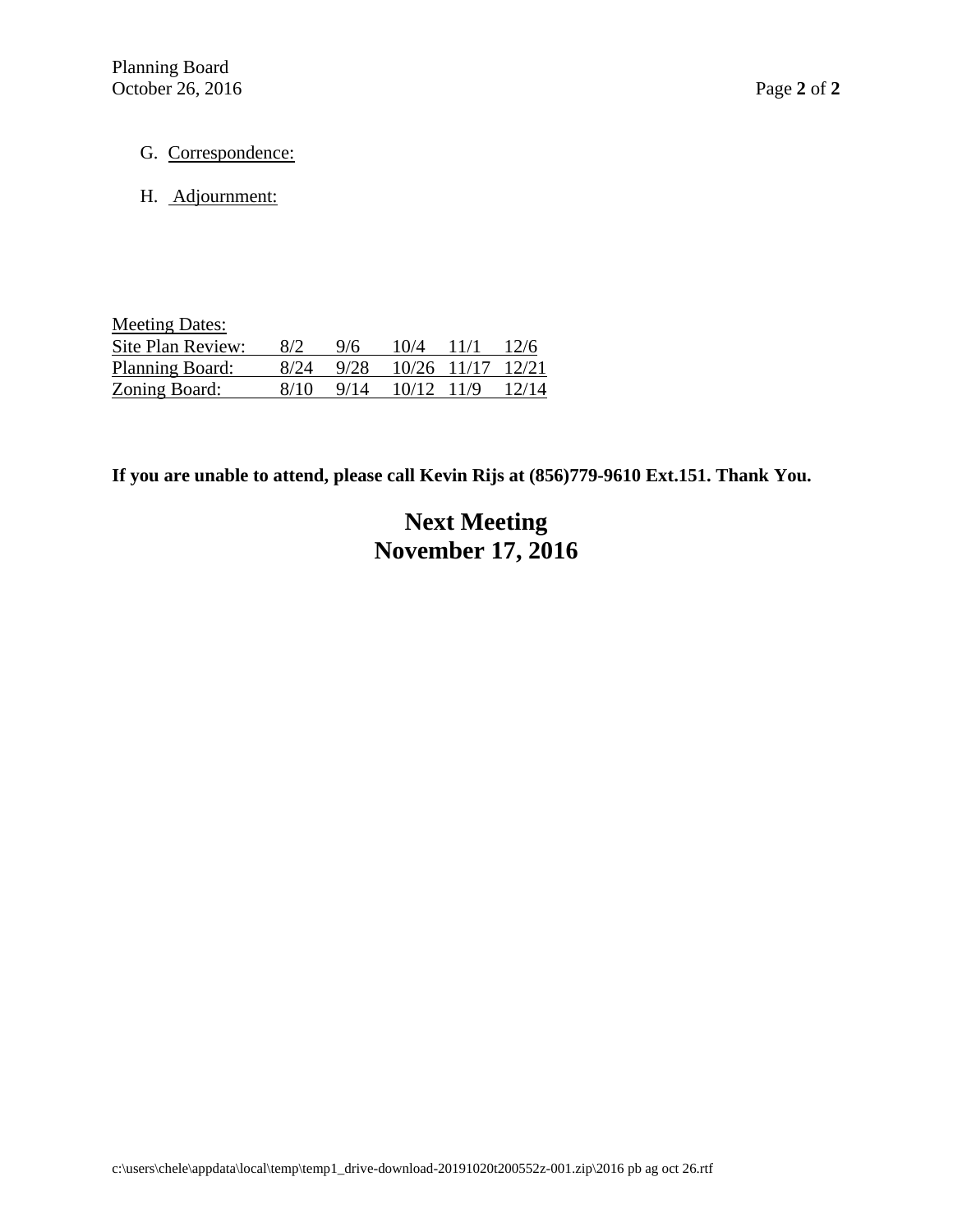# **Maple Shade Township Planning Board Agenda September 28, 2016 7:30 P.M.**

# **200 Stiles Avenue (Municipal Building) Maple Shade, New Jersey 08052**

[www.mapleshade.com](http://www.mapleshade.com/)

## **AGENDA**

- A. Pledge of Allegiance
- B. Open Public Meeting Act
- C. Roll Call:
	-
	-
	- v. Heather Talarico, Member vi. Teresa Porrini, Member
	- vii. Louis Wells, Member iix. Robert Wilt, Member
	- ix. Justin Bennett, Member
	- i. Angelo Spinelli, Alt. 1 ii. Raj Bath, Alt. 2
	- i. Joseph Dugan, Chairman ii. James Fletcher, Vice Chairman
	- iii. Mayor, Louis Manchello, Member iv. Deputy Mayor, Nelson Wiest, Member
		-
		-
		-
	- Board Staff: Richard Wells, Esq. Paul D. Cray, PE, PP, CME Debbie Henderson, Recording Secretary
- D. New Business:
	- 1. 651 Cutler Ave. (B145, L20) Jerrell's Landscapes & Nurseries. Status report on construction and phasing SPR122
	- 2. 52 W. Main St. (B127, L10.01) Undercover Vapes, Carmelo Gaudite SPW508 Zone: Downtown Business (DB). Former Property Use: Psychology Dr. Office. Proposed Use: Retail Sales E-Cigarettes. Change of Use

## E. Reports:

- 1. Solicitor:
	- a. Resolutions:
		- i. 2016-PB-14: 2891 Rt.73 S. (B173, L6.03) Suite #1 Alejandra M. Salazar (Tienda San Angel Convenience Store LLC); Occupant Change (SPW505)
		- ii. 2016-PB-15: 2802 Rt.73 & Collins Lane (B189.03 L2) Govind Kapoor-Shardaram Corp (7-Eleven) Occupant Change (SPW506)
		- iii. 2016-PB-16: 308 N. Forklanding Rd. Santiago Medina Ventura (Maple Shade Pizza) (B15, L8); Occupant Change (SPW507)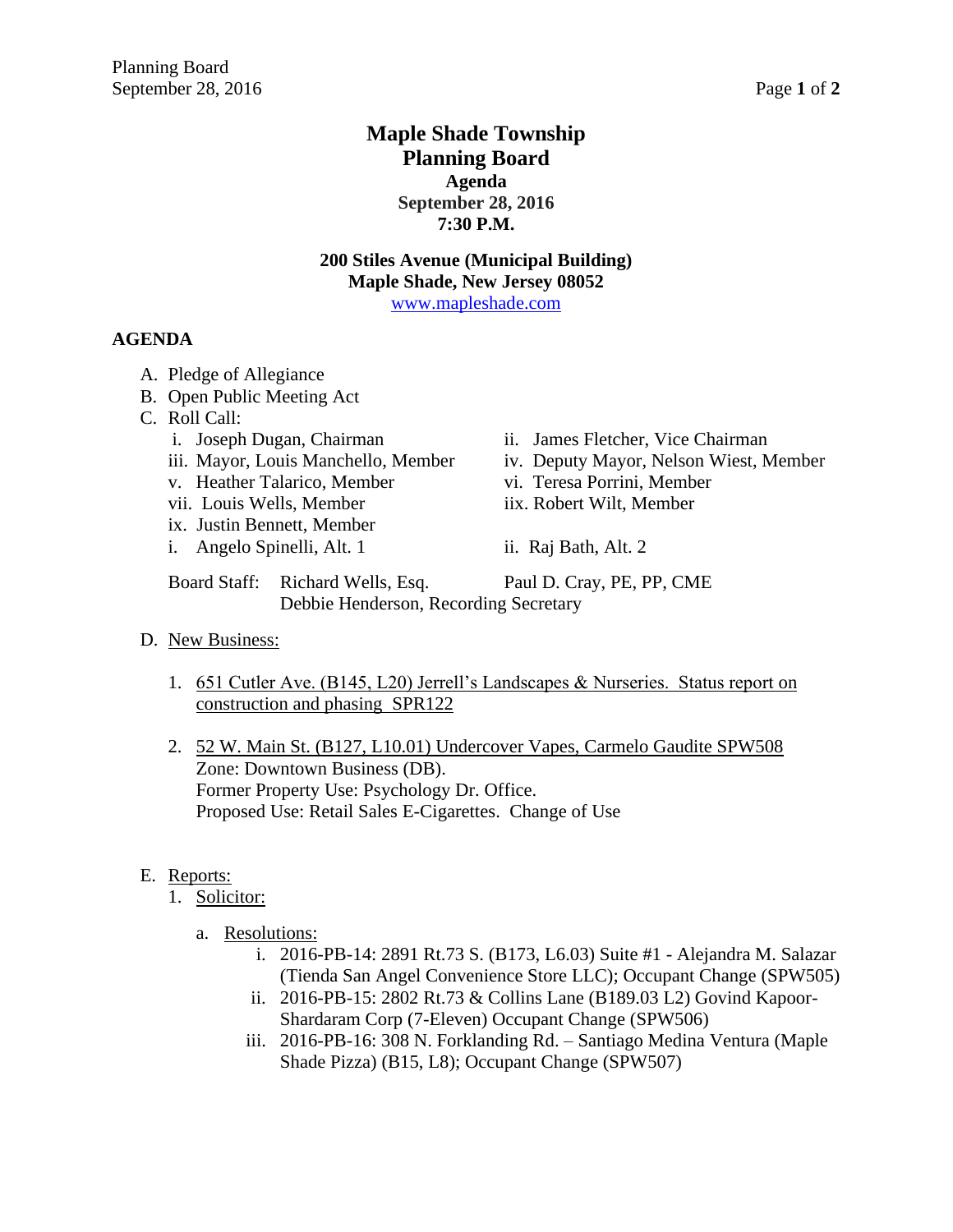- 2. Engineer:
- 3. Community Development:
- F. Approval of Minutes: 1. August 24
- G. Correspondence:
- H. Adjournment:

| <b>Meeting Dates:</b>  |      |      |       |               |       |
|------------------------|------|------|-------|---------------|-------|
| Site Plan Review:      | 8/2  | 9/6  | 10/4  | 11/1          | 12/6  |
| <b>Planning Board:</b> | 8/24 | 9/28 |       | $10/26$ 11/17 | 12/21 |
| Zoning Board:          | 8/10 | 9/14 | 10/12 | -11/9         | 12/14 |

# **Next Meeting October 26, 2016**

\\mapleshadepdc\Planning\_Zoning\PLANNING BOARD\2016\Agenda\2016 Sept 28.rtf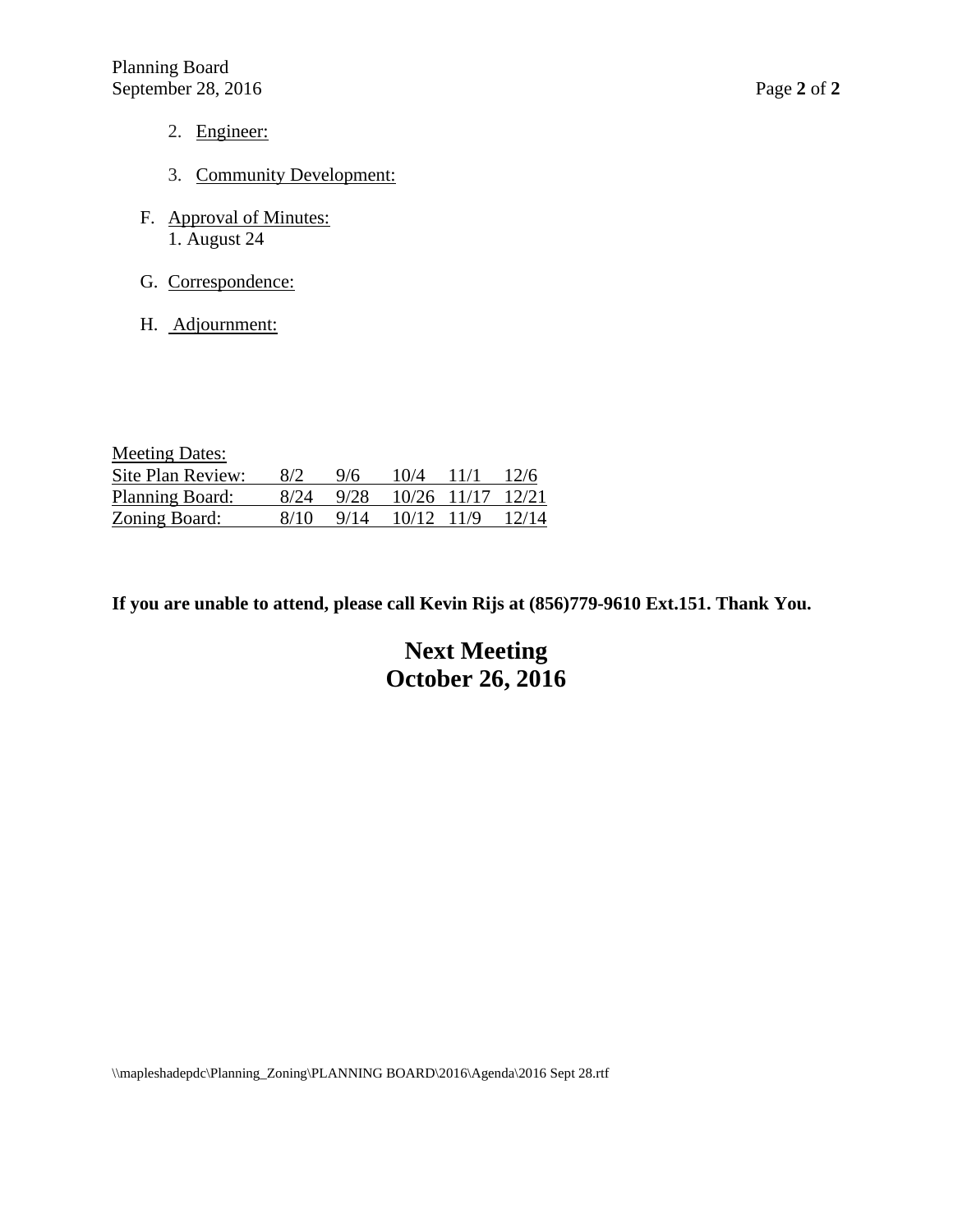# **Maple Shade Township Planning Board Agenda August 24, 2016 7:30 P.M.**

# **200 Stiles Avenue (Municipal Building) Maple Shade, New Jersey 08052**

[www.mapleshade.com](http://www.mapleshade.com/)

## **AGENDA**

- A. Pledge of Allegiance
- B. Open Public Meeting Act
- C. Roll Call:
	-
	-
	- v. Heather Talarico, Member vi. Teresa Porrini, Member
	- vii. Louis Wells, Member iix. Robert Wilt, Member
	- ix. Justin Bennett, Member
	- i. Angelo Spinelli, Alt. 1 ii. Raj Bath, Alt. 2
	- i. Joseph Dugan, Chairman ii. James Fletcher, Vice Chairman
	- iii. Mayor, Louis Manchello, Member iv. Deputy Mayor, Nelson Wiest, Member
		-
		-
		-
	- Board Staff: Richard Wells, Esq. Paul D. Cray, PE, PP, CME Debbie Henderson, Recording Secretary
- D. New Business:
	- 1. 2891 Rt.73 S. (B173, L6.03) Suite #1 Alejandra M. Salazar (Tienda San Angel Convenience Store LLC); SPW505 - Occupant Change. Zone: Planned Development (PD) Former Use: Restaurant (Tienda San Angel LLC; SPW312 dated 05/28/2014) Proposed Use: Restaurant (Tienda San Angel Convenience Store LLC)
	- 2. 2802 Rt.73 & Collins Lane (B189.03, L2) Govind Kapoor-Shardaram Corp (7- Eleven) SPW506 - Occupant Change. Zone: Business development (BD) Former Use: 7-Eleven corporate owned Proposed Use: 7-Eleven franchise owned
	- 3. 308 N. Forklanding Rd. (B15, L8) Santiago Medina Ventura; SPW507 Occupant Change. Zone: General Commercial (C) Former Use: Pizzeria (Maple Shade Pizza) Proposed Use: Pizzeria (Santis Pizza)
	- 4. 2016 Housing Element & Fair Share Plan; Master Plan Update: Public Hearing. Joseph S. Augustyn, P.P., AICP, Alaimo Group.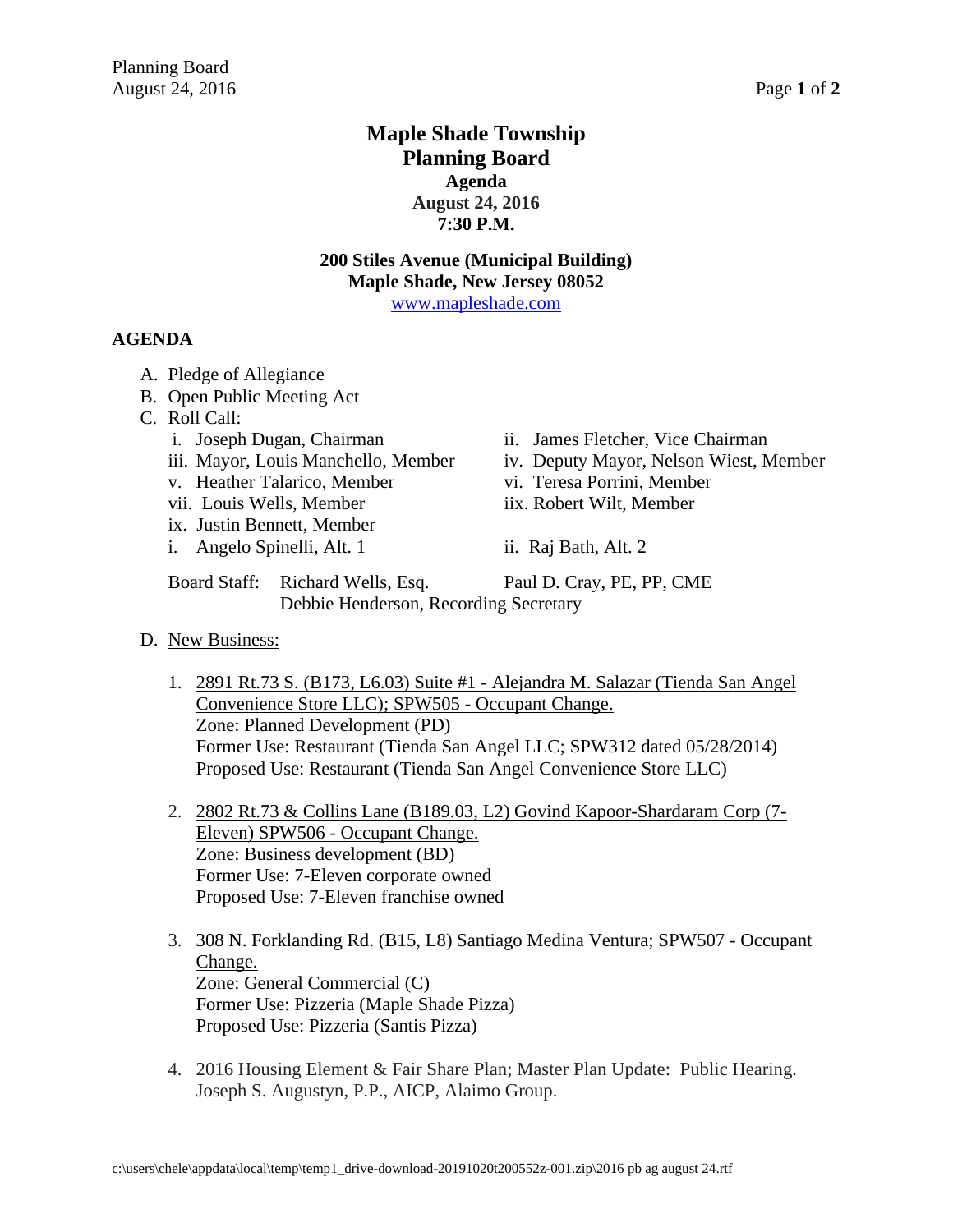- E. Reports:
	- 1. Solicitor:
		- a. Resolutions
			- i. 2016-PB-11: 597 Rt. 38 W. & Lenola Rd. (B189, L5.02) Maple Shade Equities SPR151
		- b. Closed Session: Receipt of legal advice regarding Board operations continued from June 22, 2016 meeting.
	- 2. Engineer:
	- 3. Community Development:
- F. Approval of Minutes:
	- 1. June 22
	- 2. No minutes from July 27 meeting as it was cancelled.
- G. Correspondence:
- H. Adjournment:

| <b>Meeting Dates:</b> |      |      |      |      |      |      |      |      |               |         |
|-----------------------|------|------|------|------|------|------|------|------|---------------|---------|
| Site Plan Review:     | 2/2  |      | 4/5  | 5/3  | 6/1  |      | 8/2  | 9/6  | 10/4          | $-11/1$ |
| Planning Board:       | 2/24 | 3/23 | 4/27 | 5/25 | 6/22 | 7/27 | 8/24 | 9/28 | $10/26$ 11/17 |         |
| Zoning Board:         | 2/10 |      | 4/13 | 5/11 | 6/8  | 7/13 | 8/10 | 9/14 | 10/12 11/9    |         |

# **Next Meeting September 28, 2016**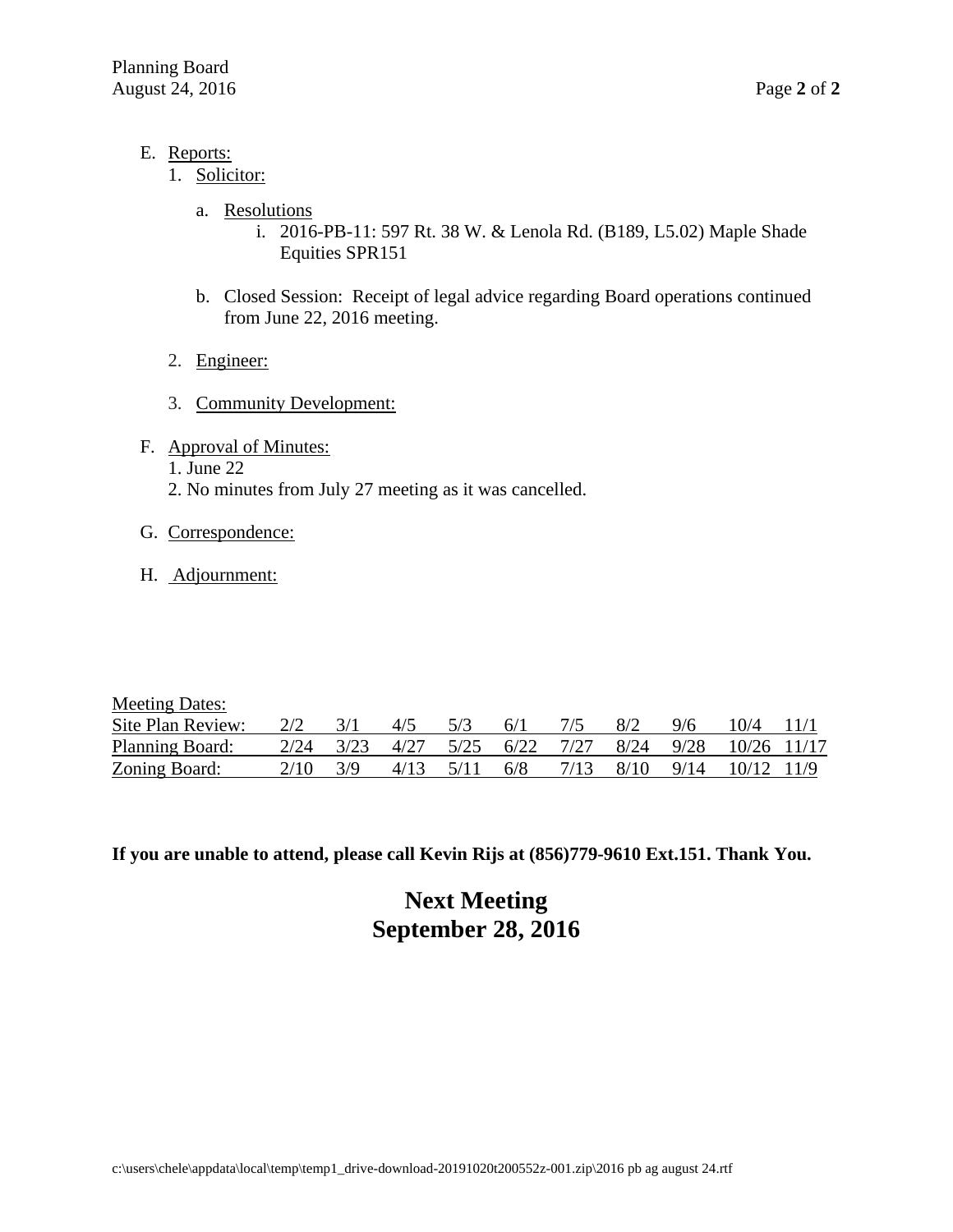

**Maple Shade Township Planning Board Agenda July 27, 2016 7:30 P.M.**

**200 Stiles Avenue (Municipal Building) Maple Shade, New Jersey 08052** [www.mapleshade.com](http://www.mapleshade.com/)

**AGENDA**

- A. Pledge of Allegiance
- B. Open Public Meeting Act
- C. Roll Call:
	-
	-
	- v. Heather Talarico, Member vi. Teresa Porrini, Member
	- vii. Louis Wells, Member iix. Robert Wilt, Member
	- ix. Justin Bennett, Member
	- i. Angelo Spinelli, Alt. 1 ii. Raj Bath, Alt. 2
	- i. Joseph Dugan, Chairman ii. James Fletcher, Vice Chairman
	- iii. Mayor, Louis Manchello, Member iv. Deputy Mayor, Nelson Wiest, Member
		-
		-
		-

Board Staff: Richard Wells, Esq. Paul D. Cray, PE, PP, CME Debbie Henderson, Recording Secretary

D. New Business:

1.

- E. Reports:
	- 1. Solicitor:
		- a. Resolutions
			- i. 2016-PB-10: 597 Rt. 38 W. & Lenola Rd. (B189, L5.02) Maple Shade Equities SPR151
	- 2. Engineer:
	- 3. Community Development:
		- a. 2016 Housing Element & Fair Share Plan: Public Hearing tentatively scheduled for August 24, 2016 Planning Board Meeting.
- F. Approval of Minutes: 1. June 22
- G. Correspondence:
- H. Adjournment: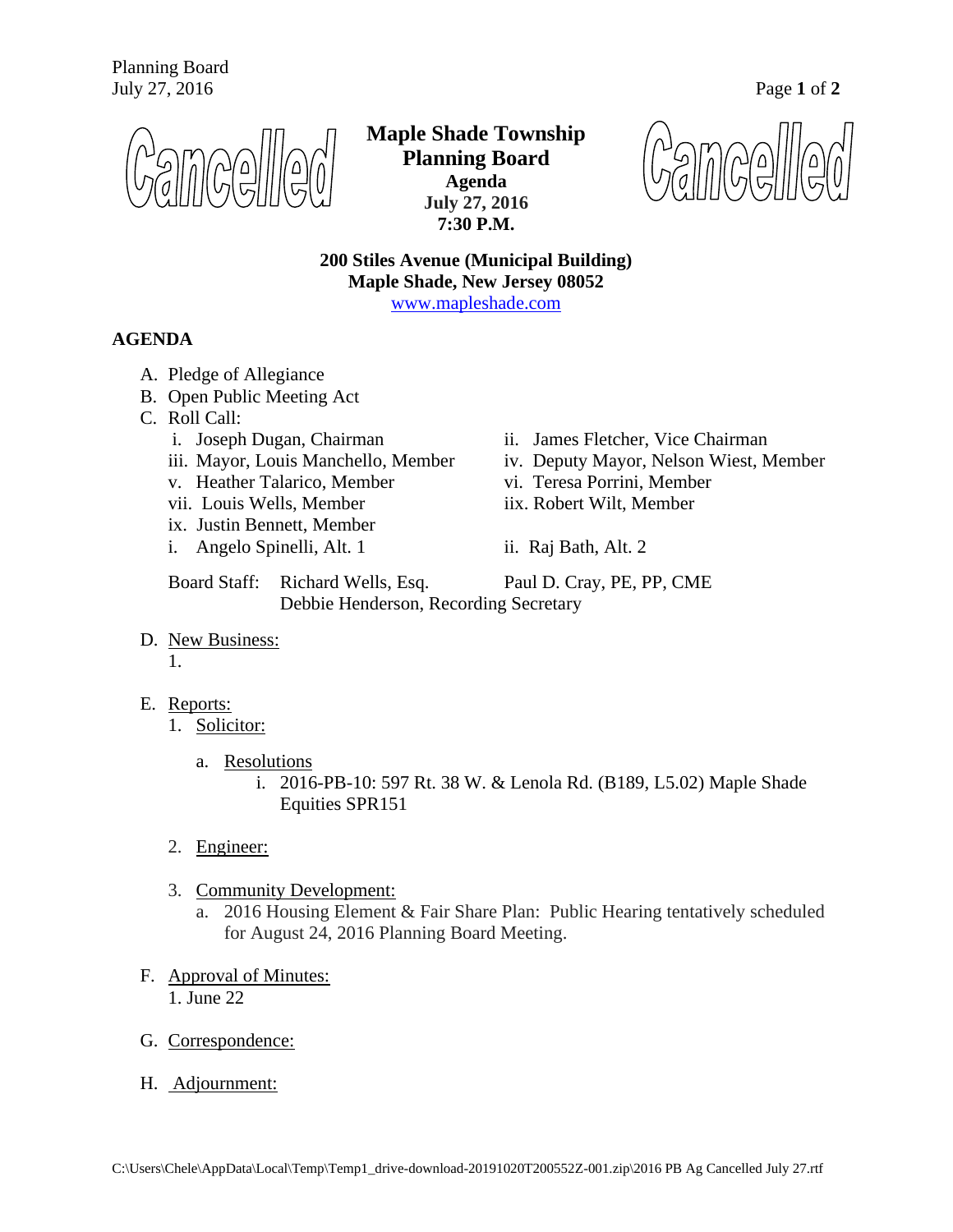| <b>Meeting Dates:</b> |      |      |      |      |      |      |      |      |       |       |
|-----------------------|------|------|------|------|------|------|------|------|-------|-------|
| Site Plan Review:     | 2/2  |      | 4/5  | 5/3  | 6/1  |      | 8/2  | 9/6  | 10/4  | 11/1  |
| Planning Board:       | 2/24 | 3/23 | 4/27 | 5/25 | 6/22 | 7/27 | 8/24 | 9/28 | 10/26 | 11/17 |
| Zoning Board:         | 2/10 | 3/9  | 4/13 |      | 6/8  | 7/13 | 8/10 | 9/14 |       |       |

# **Next Meeting August 24, 2016**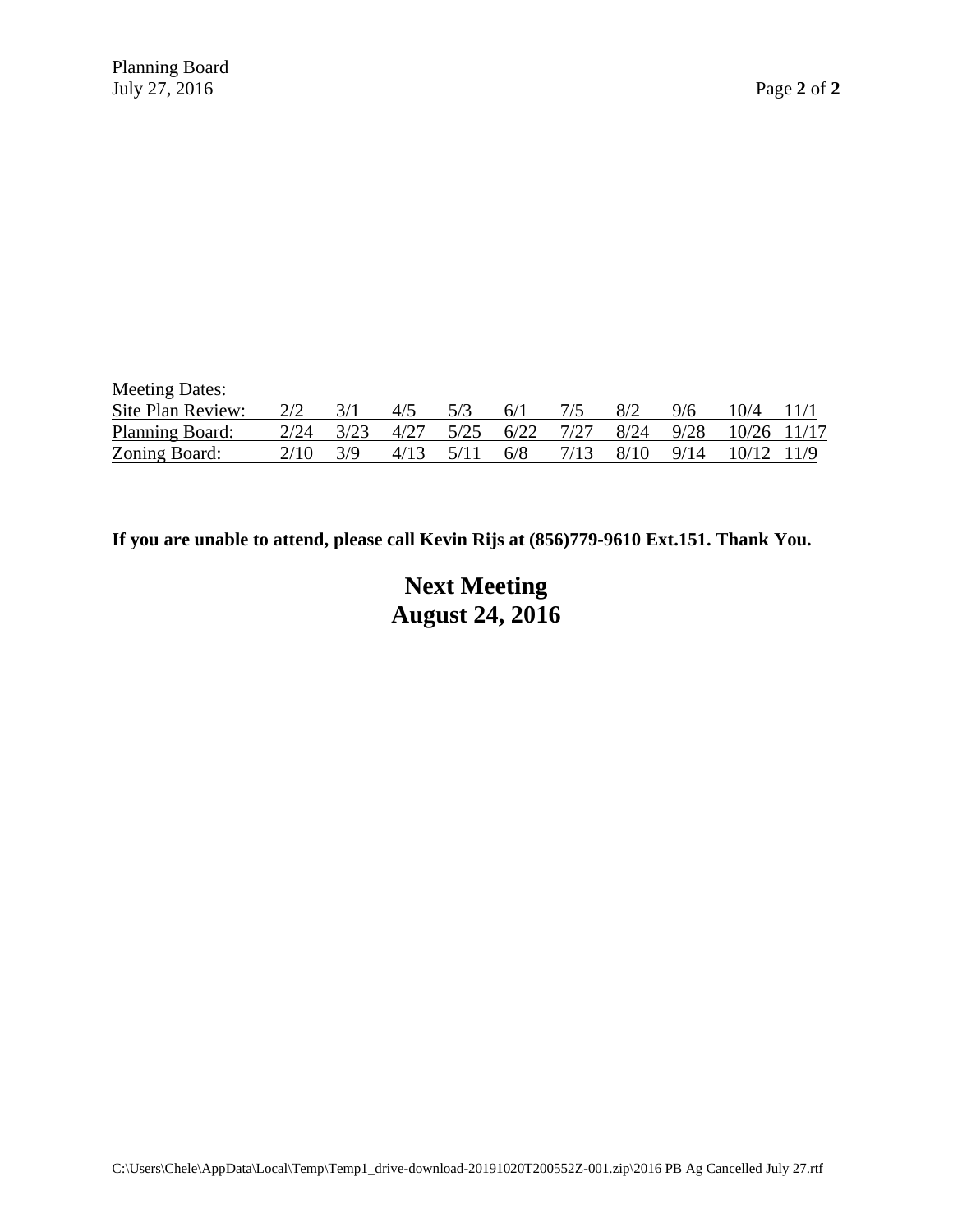# **Maple Shade Township Planning Board Agenda June 22, 2016 7:30 P.M.**

## **200 Stiles Avenue (Municipal Building) Maple Shade, New Jersey 08052**

[www.mapleshade.com](http://www.mapleshade.com/)

## **AGENDA**

- A. Pledge of Allegiance
- B. Open Public Meeting Act
- C. Roll Call:
	-
	-
	- v. Heather Talarico, Member vi. Teresa Porrini, Member
	- vii. Louis Wells, Member iix. Robert Wilt, Member
	- ix. Justin Bennett, Member
	- i. Angelo Spinelli, Alt. 1 ii. Raj Bath, Alt. 2
	- i. Joseph Dugan, Chairman ii. James Fletcher, Vice Chairman
	- iii. Mayor, Louis Manchello, Member iv. Deputy Mayor, Nelson Wiest, Member
		-
		-
		-

Board Staff: Richard Wells, Esq. Paul D. Cray, PE, PP, CME Debbie Henderson, Recording Secretary

#### D. New Business:

1. SPR151 - 597 Rt. 38 W. & Lenola Rd. (B189, L5.02) Maple Shade Equities Preliminary & Final Major Site Plan with bulk & sign variance requests. Zone: Business Development (BD): Existing Use: Car Wash and Gas Station. Proposed Use: Bank and Coffee Shop with drive through/s.

## E. Reports:

- 1. Solicitor:
	- a. Closed Session: Receipt of legal advice regarding Board operations.
	- b. Resolutions
		- i. 2016-PB-06: 04/27/2016 Master Plan Reexamination Report & Land Use Plan Amendment
		- ii. 2016-PB-07: 480 Rt.38 Suamit LLC (B173.01, L2.10); SPW-502
		- iii. 2016-PB-08: 11 W. Main St. Naturalself Skincare LLC; SPW503
		- iv. 2016-PB-09 Laurel Lanes; 2825 Rt.73 S. (B195, 2.01): SPR150
- 2. Engineer:
- 3. Community Development: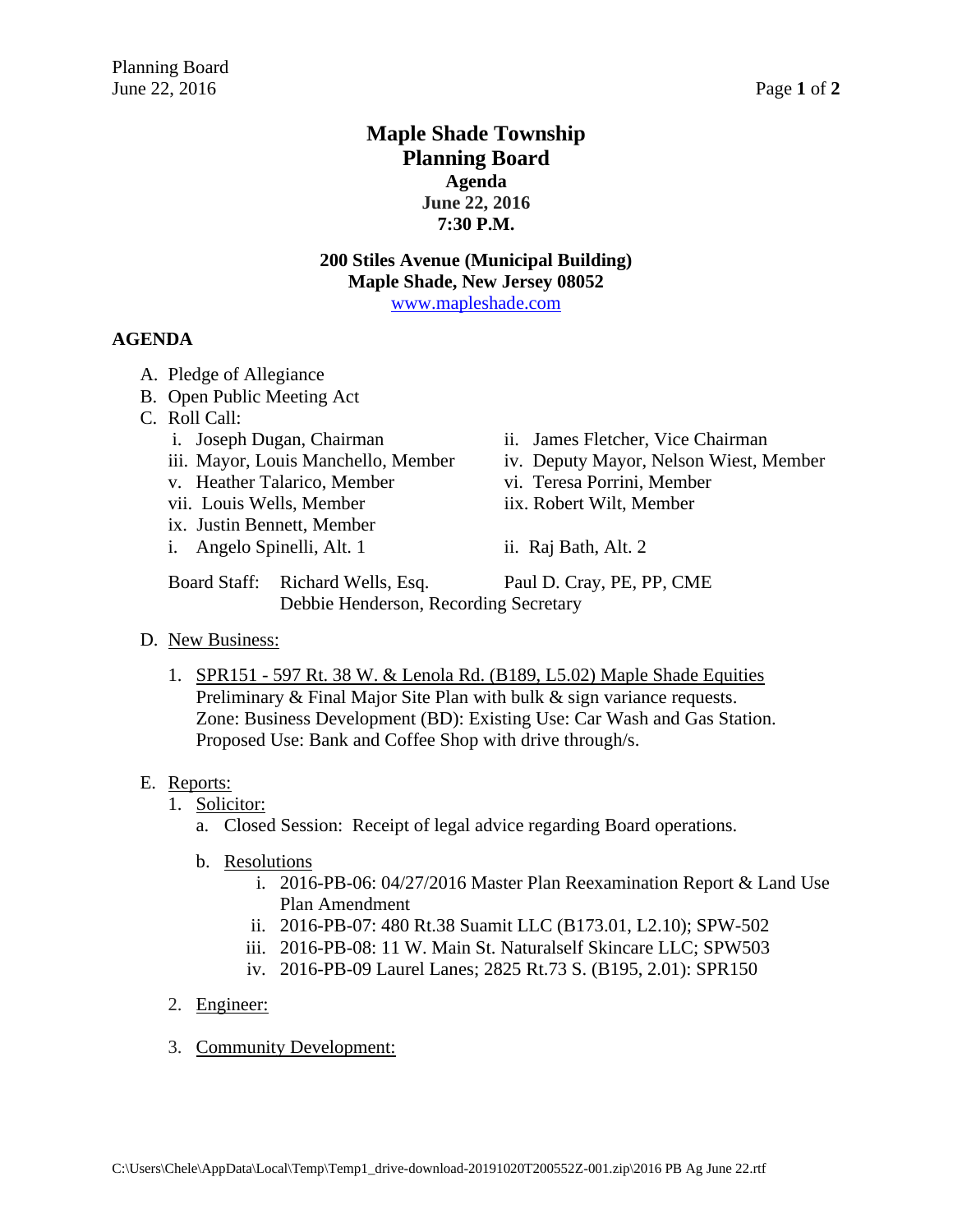## F. Approval of Minutes:

- 1. April 27
- 2. May 25, 2016 meeting cancelled, no minutes for adoption.
- G. Correspondence:
	- 1. May 12, 2016 Zoning Board of Adjustment x 2 letters from Board Attorney Mr. Kingsbury Esq. concerning ordinance revisions for LED Signs and Auto Dealership regulations.
- H. Adjournment:

| <b>Meeting Dates:</b>  |      |      |      |      |           |      |     |     |                              |         |
|------------------------|------|------|------|------|-----------|------|-----|-----|------------------------------|---------|
| Site Plan Review:      |      |      | 4/5  | 5/3  | 6/1       | 7/5  | 8/2 | 9/6 | 10/4                         | $-11/1$ |
| <b>Planning Board:</b> | 2/24 | 3/23 | 4/27 |      | 5/25 6/22 | 7/27 |     |     | 8/24 9/28 10/26 11/17        |         |
| Zoning Board:          | 2/10 | 3/9  | 4/13 | 5/11 | 6/8       | 7/13 |     |     | $8/10$ $9/14$ $10/12$ $11/9$ |         |

**If you are unable to attend, please call Kevin Rijs at (856)779-9610 Ext.151. Thank You.**

**Next Meeting July 27, 2016**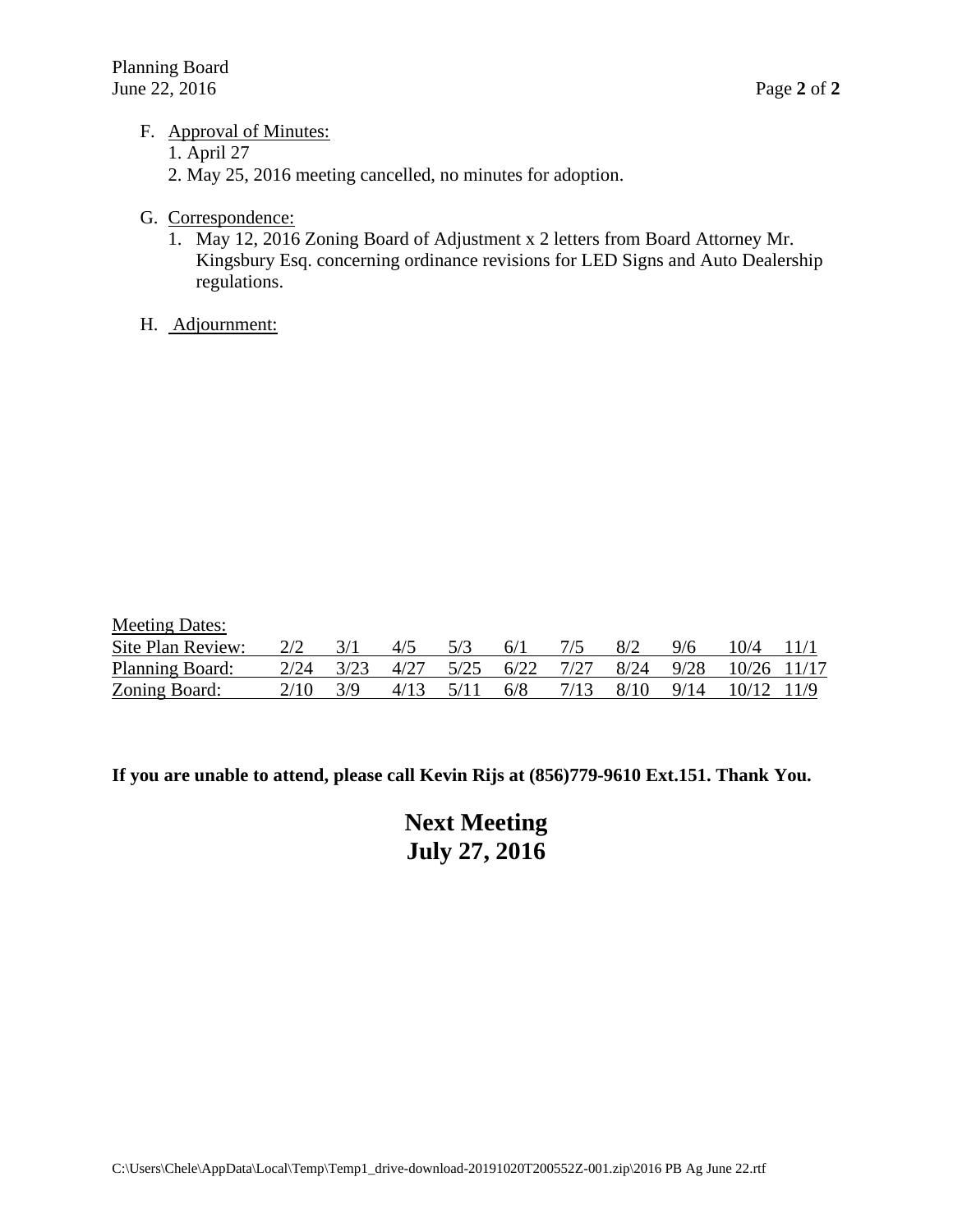# **Maple Shade Township Planning Board Agenda May 25, 2016 7:30 P.M.**

**200 Stiles Avenue (Municipal Building) Maple Shade, New Jersey 08052**

[www.mapleshade.com](http://www.mapleshade.com/)



## 3. Roll Call:

- 
- 
- v. Heather Talarico, Member vi. Teresa Porrini, Member
- vii. Louis Wells, Member iix. Robert Wilt, Member
- ix. Justin Bennett, Member
- i. Angelo Spinelli, Alt. 1 ii. Raj Bath, Alt. 2
- i. Joseph Dugan, Chairman ii. James Fletcher, Vice Chairman
- iii. Mayor, Louis Manchello, Member iv. Deputy Mayor, Nelson Wiest, Member
	-
	-
	-

Board Staff: Richard Wells., Esq. Paul D. Cray, PE, PP, CME Debbie Henderson, Recording Secretary

#### 4. New Business:

a. 308 N. Forklanding Rd. Bruno Castiglia (Maple Shade Pizza) (B15, L8); SPW-504 Zone: General Commercial (C): Former Use: Pizzeria (Maple Shade Pizza) Proposed Use: Pizzeria. *Application withdrawn 05/25/2016.*

b. 600 Rt.38 E. at Lenola Rd. (B189.01, L5.01) Imperial Restaurant Franchise Group; Green Turtle Bar & Grill – Raj Rana SPR152. Zone: Business Development (BD). Existing Wawa property with preliminary approved pad site. Parking Variance Request. *Application withdrawn 05/25/2016.*

## 5. Reports:

a. Solicitor:

Closed Session: Receipt of legal advice regarding Board operations.

#### Resolutions

- i. 2016-PB-06: 04/27/2016 Master Plan Reexamination Report & Land Use Plan Amendment
- ii. 2016-PB-07: 480 Rt.38 Suamit LLC (B173.01, L2.10); SPW-502
- iii. 2016-PB-08: 11 W. Main St. Naturalself Skincare LLC; SPW503
- iv. 2016-PB-09 Laurel Lanes; 2825 Rt.73 S. (B195, 2.01): SPR150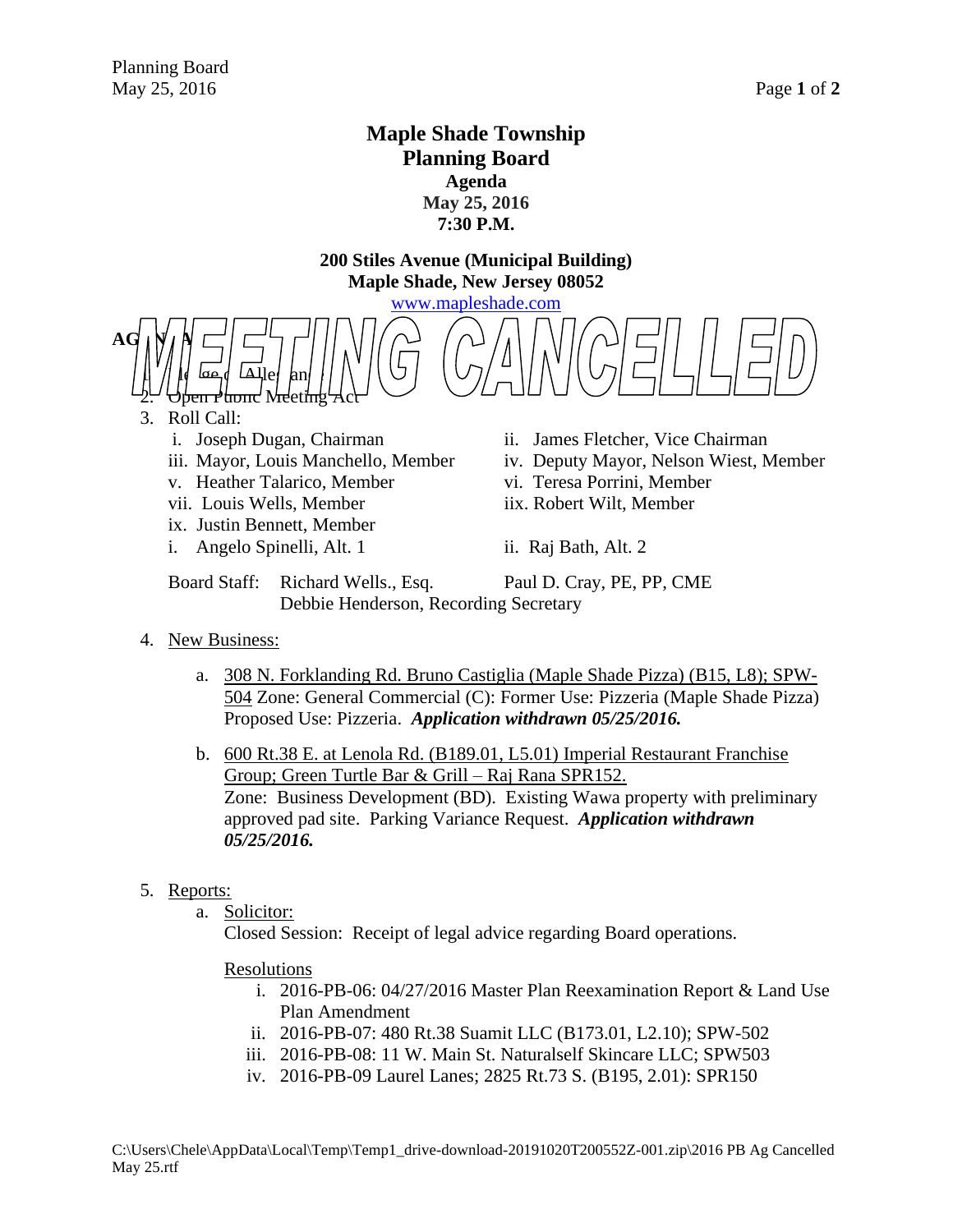- b. Engineer:
- c. Community Development:
- 6. Approval of Minutes: a. April 27
- 7. Adjournment:

Meeting Dates:

| Site Plan Review:      | $2/2$ $3/1$  | $4/5$ $5/3$   | $-6/1$ | - 8/2 | 9/6 | 10/4 11/1                                           |  |
|------------------------|--------------|---------------|--------|-------|-----|-----------------------------------------------------|--|
| <b>Planning Board:</b> |              |               |        |       |     | 2/24 3/23 4/27 5/25 6/22 7/27 8/24 9/28 10/26 11/17 |  |
| Zoning Board:          | $2/10 - 3/9$ | 4/13 5/11 6/8 |        |       |     | $7/13$ $8/10$ $9/14$ $10/12$ $11/9$                 |  |

**If you are unable to attend, please call Kevin Rijs at (856)779-9610 Ext.151. Thank You.**

# **Next Meeting June 22, 2016**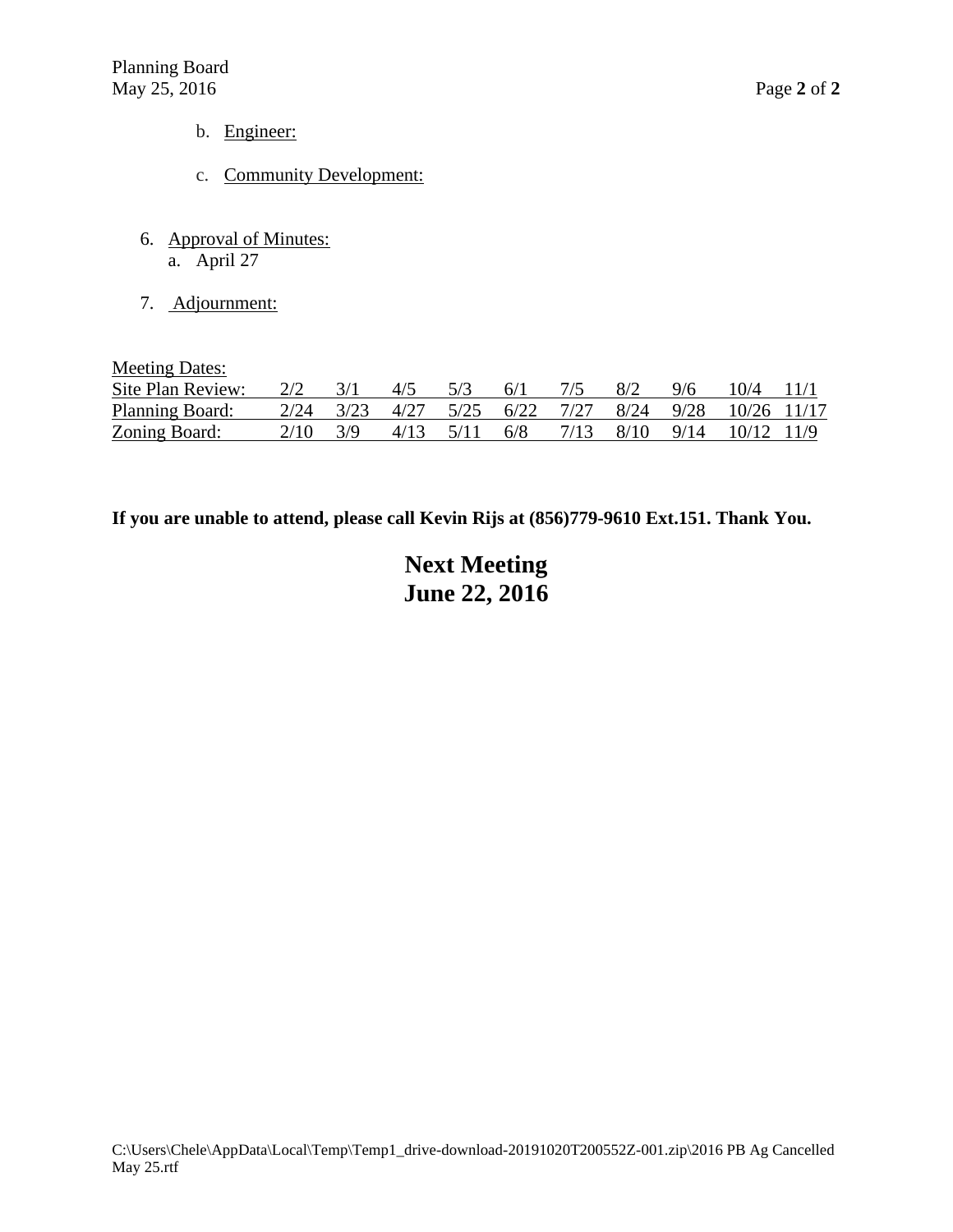# **Maple Shade Township Planning Board Agenda April 27, 2016 7:30 P.M.**

## **200 Stiles Avenue (Municipal Building) Maple Shade, New Jersey 08052**

[www.mapleshade.com](http://www.mapleshade.com/)

## **AGENDA**

- 1. Pledge of Allegiance
- 2. Open Public Meeting Act
- 3. Roll Call:
	-
	-
	- v. Heather Talarico, Member vi. Teresa Porrini, Member
	- vii. Louis Wells, Member iix. Robert Wilt, Member
	- ix. Justin Bennett, Member
	- i. Angelo Spinelli, Alt. 1 ii. Raj Bath, Alt. 2
	- i. Joseph Dugan, Chairman ii. James Fletcher, Vice Chairman
	- iii. Mayor, Louis Manchello, Member iv. Deputy Mayor, Nelson Wiest, Member
		-
		-
		-

- 4. Correspondence:
	- a. Maple Shade School District; Acquisition of 537 Cutler Ave (*N.J.S.A.* 40:55D-31); 0.50 acre property adjacent Wilkins Elementary School.
- 5. Approval of Minutes: a. March 23
- 6. New Business:
	- a. 2016 Master Plan Reexamination Report & Land Use Plan Amendment. Public Hearing. Joseph S. Augustyn, PP, AICP, Alaimo Group.
	- b. 480 Rt.38 Suamit LLC (B173.01, L2.10); SPW-502 Zone: Business Development (BD): Former Use: Restaurant (Penang) Proposed Use: Restaurant. *Continued from 03/23 meeting.*
	- c. 11 W. Main St. Naturalself Skincare LLC (Skin Love); Ciara Rivers; SPW503 Zone: Downtown Business (DB): Retail sales of skin care products. Existing store is presently vacant: Proposed Retail Store.
	- d. Laurel Lanes; Keith Johnson; 2825 Rt.73 S. (B195, 2.01): SPR150 Zone: Business Development (BD): New outdoor seating area for existing restaurant and bulk variance request/s for number of parking spaces and existing nonconforming conditions.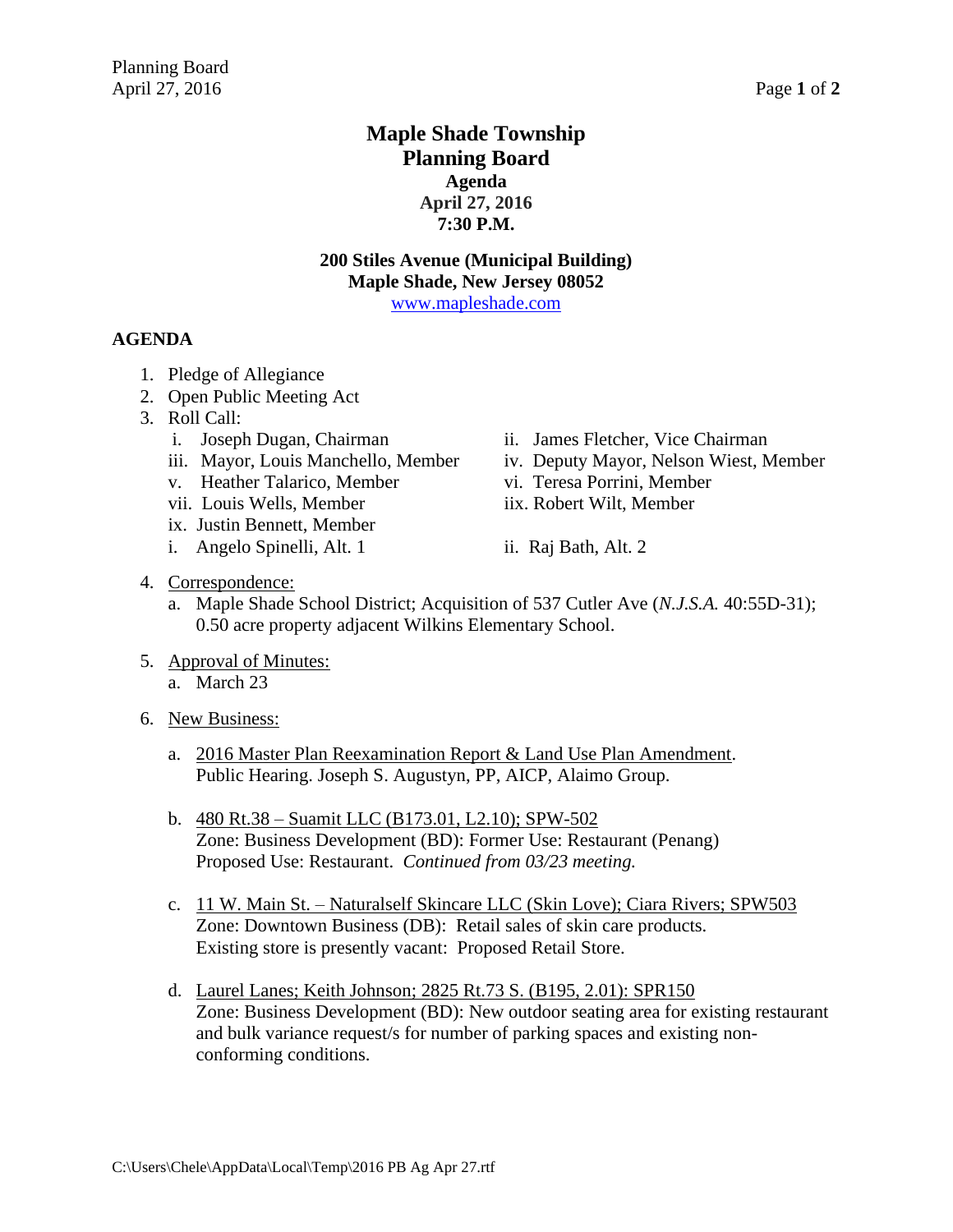- 7. Miscellaneous:
	- a. Old Business

## 8. Reports:

- a. Solicitor: Resolutions
	- i. 2016-PB-05 10 Willow Rd. Framers Plaza Shop#4 (B189.02, L3) UBreakIfix; SPW-501
- b. Engineer:
- c. Community Development: i. Sensational Host Redevelopment
- 9. Adjournment:

Meeting Dates:

| Site Plan Review:      | $2/2$ $3/1$  | $4/5$ $5/3$ $6/1$   |  | 8/2 | 9/6 | $10/4$ 11/1                                         |  |
|------------------------|--------------|---------------------|--|-----|-----|-----------------------------------------------------|--|
| <b>Planning Board:</b> |              |                     |  |     |     | 2/24 3/23 4/27 5/25 6/22 7/27 8/24 9/28 10/26 11/17 |  |
| <b>Zoning Board:</b>   | $2/10 - 3/9$ | $4/13$ $5/11$ $6/8$ |  |     |     | 7/13 8/10 9/14 10/12 11/9                           |  |

**If you are unable to attend, Please call Kevin Rijs at (856) -779-9610 Ext.151. Thank You**

# **Next Meeting May 25, 2016**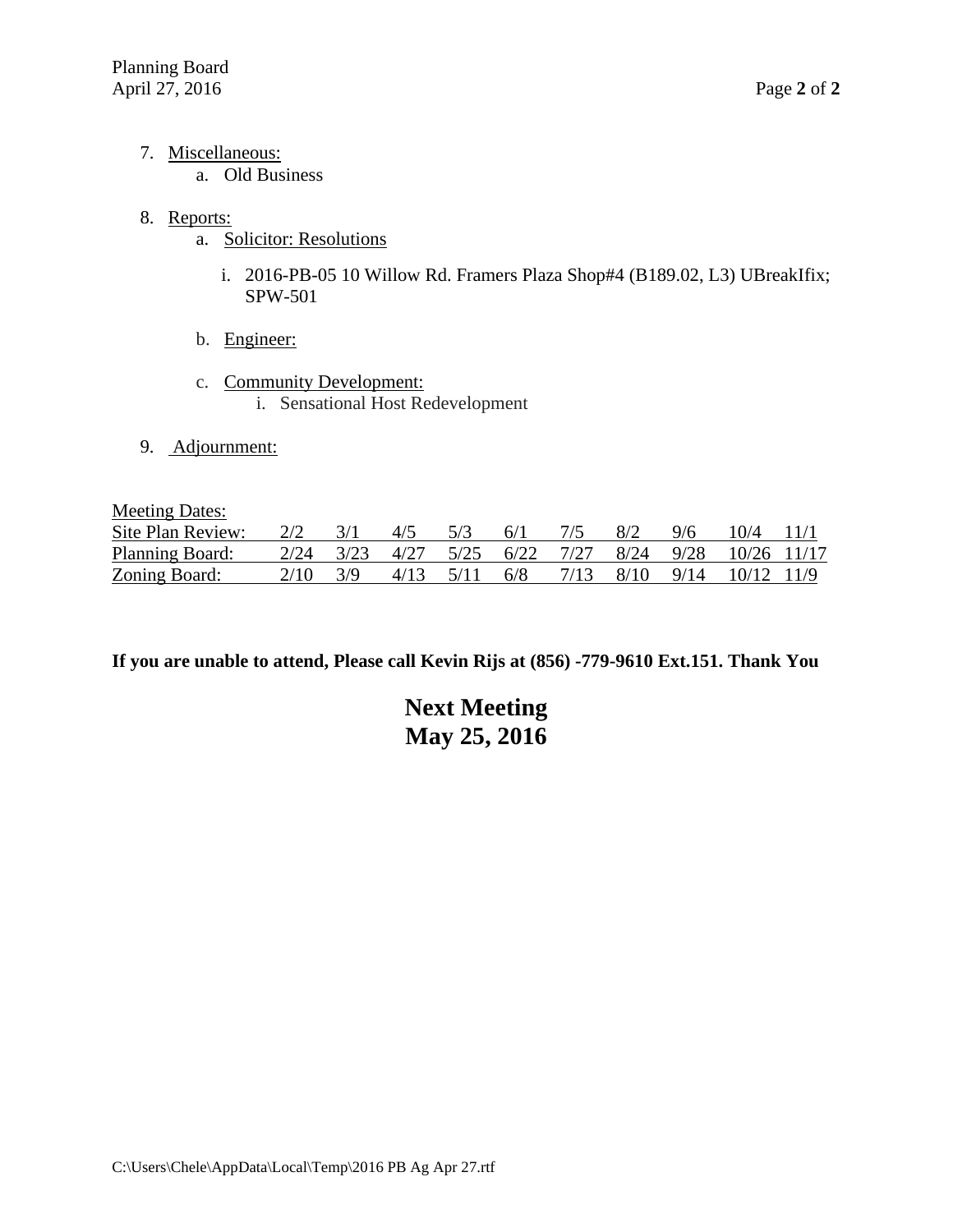# **Maple Shade Township Planning Board Agenda March 23, 2016 7:30 P.M.**

## **200 Stiles Avenue (Municipal Building) Maple Shade, New Jersey 08052**

[www.mapleshade.com](http://www.mapleshade.com/)

## **AGENDA**

- 1. Pledge of Allegiance
- 2. Open Public Meeting Act
- 3. Roll Call:
	- a. Joseph Dugan, Chairman
	- b. James Fletcher, Vice Chairman
	- c. Mayor, Louis Manchello, Member
	- d. Deputy Mayor, Nelson Wiest, Member
	- e. Heather Talarico, Member
	- f. Teresa Porrini, Member
	- g. Louis Wells, Member
	- h. Robert Wilt, Member
	- i. Justin Bennett, Member
	- j. Angelo Spinelli, Alt. 1
	- k. Raj Bath, Alt. 2

## 4. Correspondence:

a. Draft distribution 2016 Master Plan Reexamination Report (*N.J.S.A.* 40:55D-89) distribution and status update for 04/27/2016.

## 5. Approval of Minutes:

- a. February 24
- 6. New Business:
	- a. 721 E. Main St. (B84, L26); SHSIC LLC; SPW-500 Zone: Downtown Business (DB); Present Use: TV Repair Proposed Use: Showroom & Retail Sales of Imprinted Apparel, Business marketing materials and promotional products. *Application Withdrawn 03/23/16*
	- b. 10 Willow Road Framers Plaza Shop #4 (B189.02, L3) UBreakIfix; SPW-501 Zone: Business Development (BD); Former Use: Mattress Store Proposed Use: Retail Store, cell phone accessories and repairs.
	- c. 480 Rt.38 Suamit LLC (B173.01, L2.10); SPW-502 Zone: Business Development (BD); Former Use: Restaurant (Penang) Proposed Use: Restaurant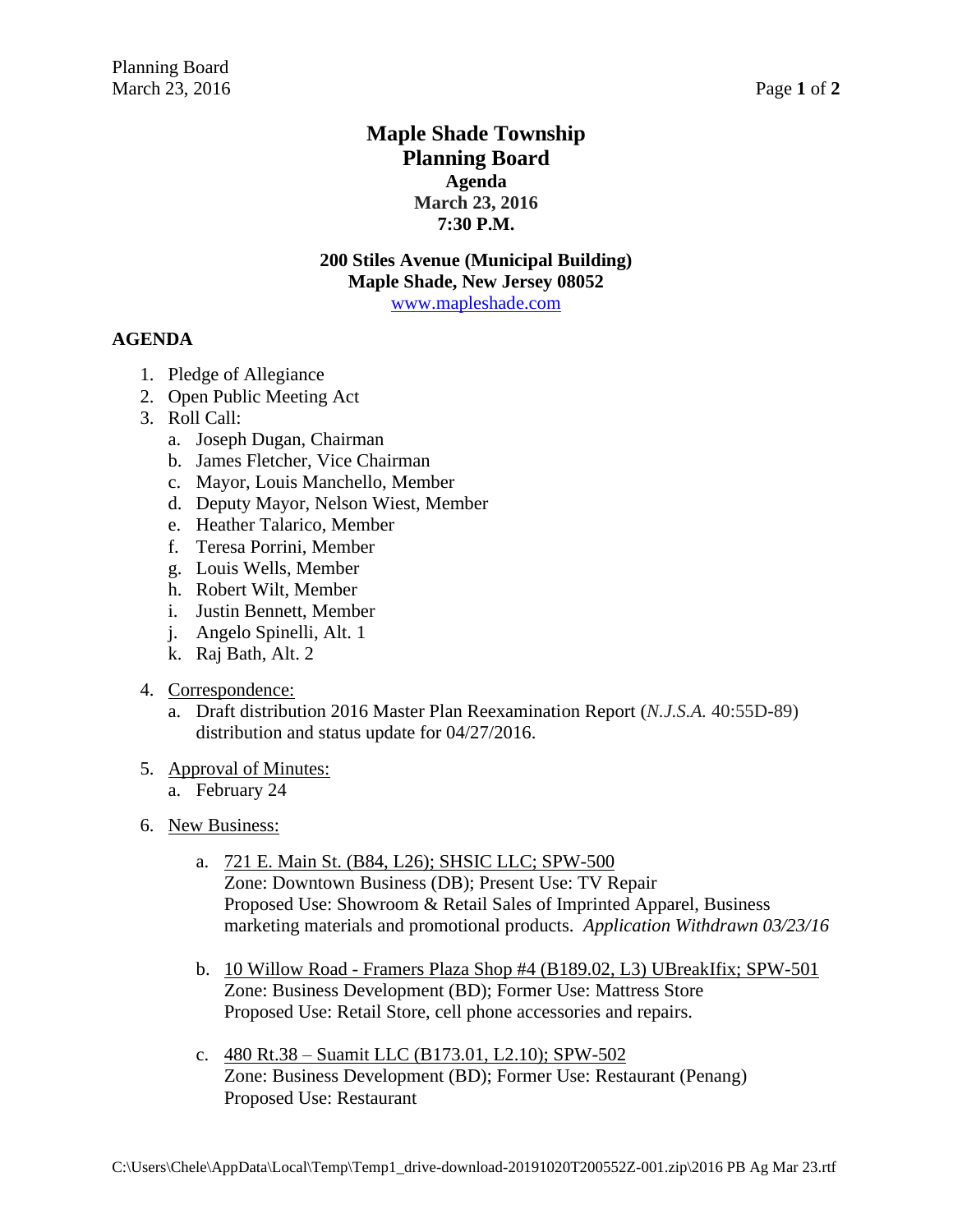- d. Sensational Host Redevelopment Plan dated February 2016; (Route 73; B66.01, L1 & 5; B67 L1 & 2) as prepared by Burlington County Bridge Commission Department of Economic Development and Regional Planning, Edward E. Fox AICP, PP, Regional Planning Coordinator.
- 7. Miscellaneous:
	- a.
- 8. Reports:
	- a. Solicitor: Resolutions
		- i. Habitat for Humanity SPR-132 (Minor Site Plan) B173.02 Lots 3.01 & 3.02.
		- ii. J and J Builders, Inc.; Joseph Angelo (SDR-400) 315 E. Mill Road (Block 93; Lot 10 & 10.02)
			- a. Engineer:
			- b. Community Development:
- 9. Adjournment:

Meeting Dates:

| Site Plan Review:    | $2/2$ $3/1$ | $4/5$ 5/3 | 6/1 | 8/2 | 9/6 | 10/4 11/1                                               |  |
|----------------------|-------------|-----------|-----|-----|-----|---------------------------------------------------------|--|
| Planning Board:      |             |           |     |     |     | 2/24 3/23 4/27 5/25 6/22 7/27 8/24 9/28 10/26 11/17     |  |
| <b>Zoning Board:</b> | 2/10 3/9    |           |     |     |     | $4/13$ $5/11$ $6/8$ $7/13$ $8/10$ $9/14$ $10/12$ $11/9$ |  |

**If you are unable to attend, Please call Kevin Rijs at (856) -779-9610 Ext.151. Thank You**

**Next Meeting April 27, 2016**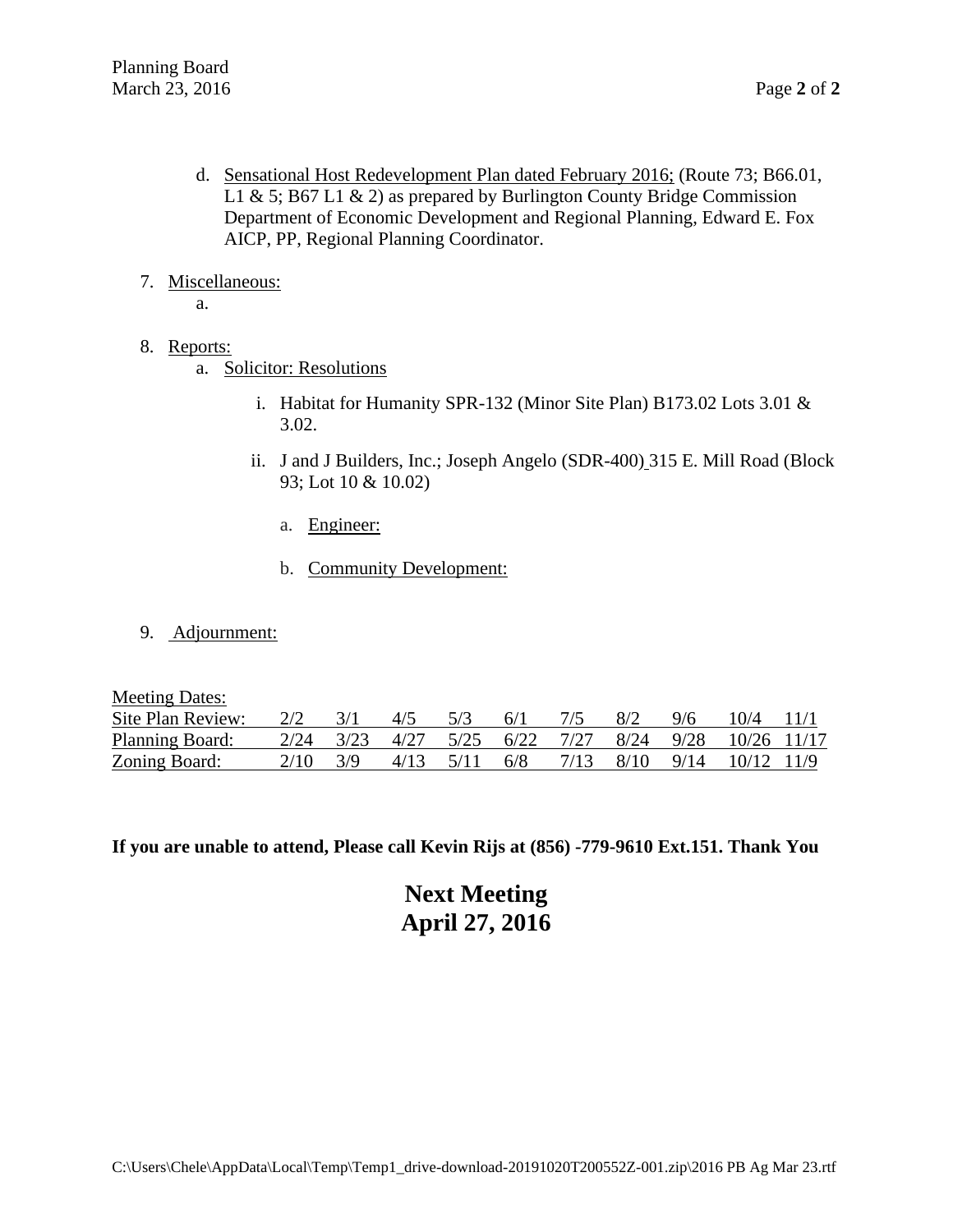# **Maple Shade Township Planning Board Agenda February 24, 2016 7:30 P.M.**

## **200 Stiles Avenue (Municipal Building) Maple Shade, New Jersey 08052**

[www.mapleshade.com](http://www.mapleshade.com/)

## **AGENDA**

- 1. Pledge of Allegiance
- 2. Open Public Meeting Act
- 3. Roll Call:
	- a. Joseph Dugan, Chairman
	- b. James Fletcher, Vice Chairman
	- c. Mayor, Louis Manchello, Member
	- d. Deputy Mayor, Nelson Wiest, Member
	- e. Heather Talarico, Member
	- f. Teresa Porrini, Member
	- g. Louis Wells, Member
	- h. Robert Wilt, Member
	- i. Justin Bennett, Member
	- j. Angelo Spinelli, Alt. 1
	- k. Raj Bath, Alt. 2
- 4. Correspondence:

a.

- 5. Approval of Minutes:
	- a. November 19, 2015
	- b. January 27, 2016
- 6. New Business:
	- a. Habitat for Humanity SPR-132 (Minor Site Plan) B173.02 Lots 3.01 & 3.02; Zone: Planned Development District (PD).
	- b. J and J Builders, Inc.; Joseph Angelo (SDR-400) 315 E. Mill Road (Block 93; Lot 10 & 10.02) (Spruce Ave. intersection) 4 x Lot Residential Subdivision; Zone: Residence District (R-2)
- 7. Miscellaneous:

a.

8. Reports: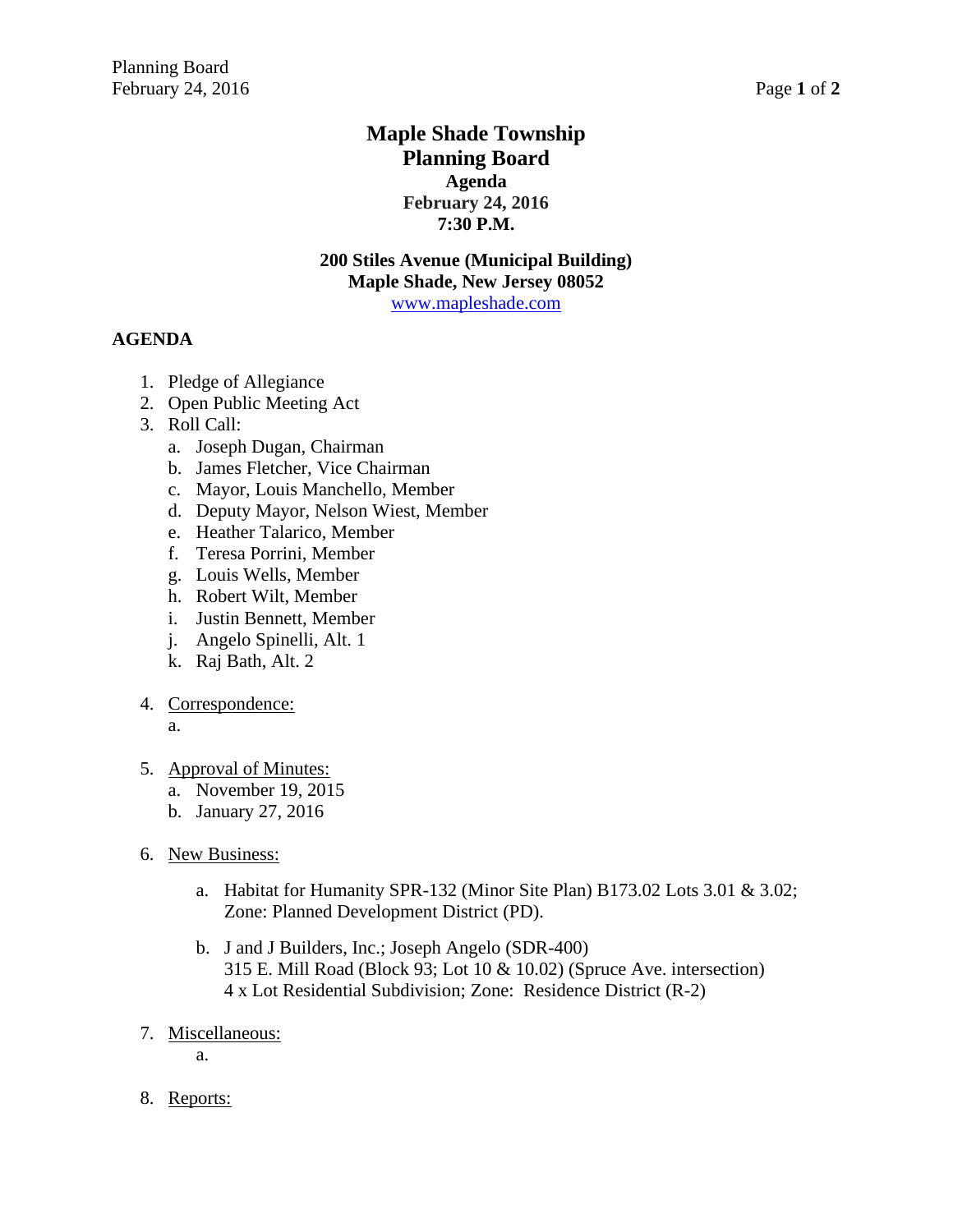#### a. Solicitor: Resolutions

- i. King House Ownership Change; 15 W. Main St. (B63, L6.02); SPW-348
- ii. Tamla L. Doss, Salon: 301 E. Main St. (B55, L20); SPW-349
- b. Engineer:
- c. Community Development:
- 9. Adjournment:

Meeting Dates:

| Site Plan Review:      | $2/2$ $3/1$ | $4/5$ $5/3$ $6/1$ |  |  | 7/5 8/2 9/6 10/4 11/1                                   |  |
|------------------------|-------------|-------------------|--|--|---------------------------------------------------------|--|
| <b>Planning Board:</b> |             |                   |  |  | 2/24 3/23 4/27 5/25 6/22 7/27 8/24 9/28 10/26 11/17     |  |
| Zoning Board:          | $2/10$ 3/9  |                   |  |  | $4/13$ $5/11$ $6/8$ $7/13$ $8/10$ $9/14$ $10/12$ $11/9$ |  |

**If you are unable to attend, Please call Kevin Rijs at (856) -779-9610 Ext.151. Thank You**

# **Next Meeting March 23, 2016**

\\mapleshadepdc\Planning\_Zoning\PLANNING BOARD\2016\Agenda\2016 Feb 24.rtf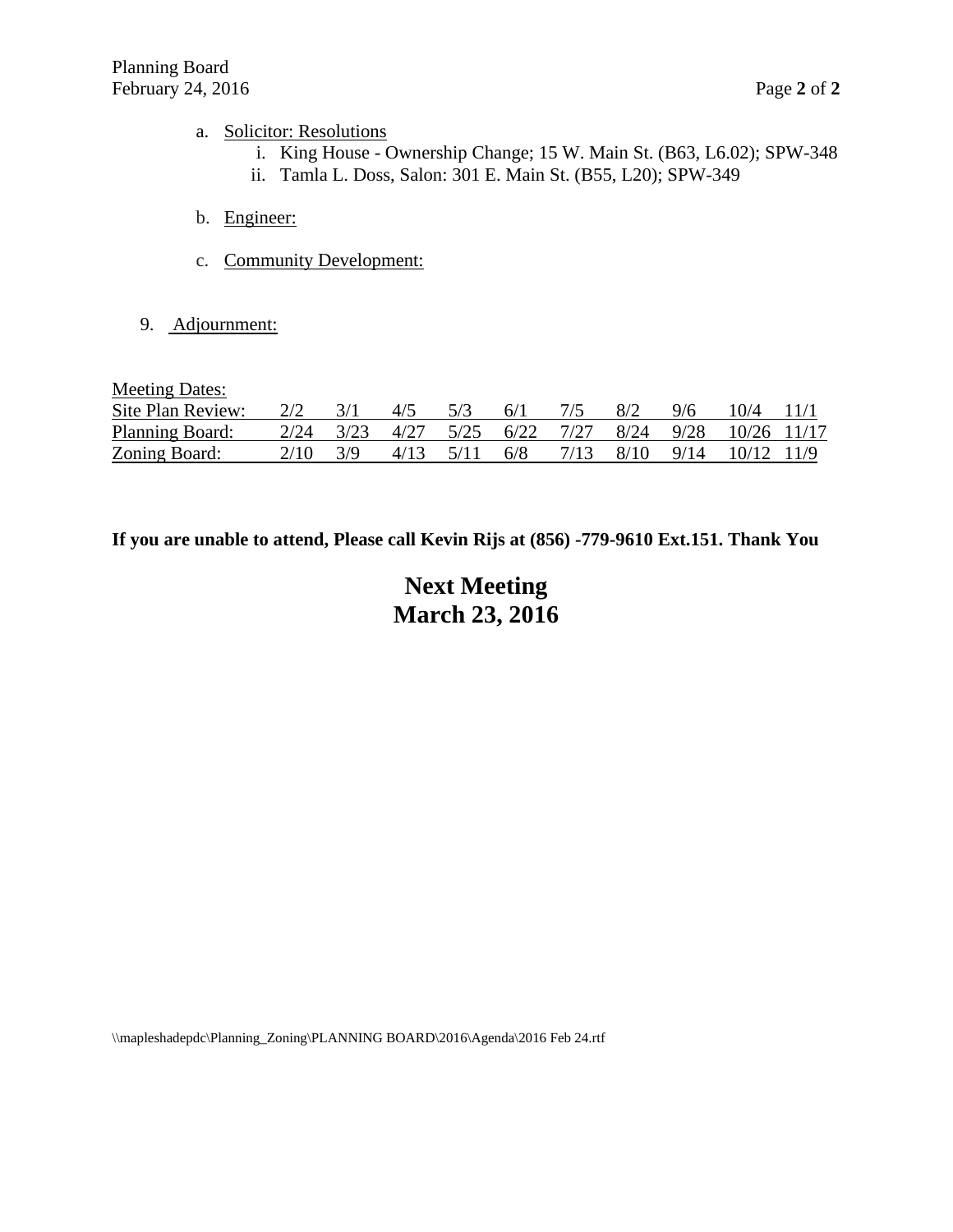# **Maple Shade Township Planning Board Agenda January 27, 2016 7:30 P.M.**

## **200 Stiles Avenue (Municipal Building) Maple Shade, New Jersey 08052** [www.mapleshade.com](http://www.mapleshade.com/)

## **AGENDA**

*PUBLIC NOTICE of this meeting pursuant to the Open Public Meetings Act has been given by the Planning Board in the following manner:*

*(a) Posting written notice on the official bulletin board at the Township Municipal Complex on December 16, 2015;*

*(b) Mailing written notice to the Courier Post, Maple Shade Progress, on December 16, 2015, by certified mail, return receipt requested; delivered notice to the Burlington County Times on December 16, 2015, hand receipt obtained; and Legal Ad in the Burlington County Times on December 16, 2015;*

*(c) Filing written notice with the Clerk of the Township of Maple Shade on December 16, 2015.*

## **MANDATORY ADJOURNMENT OF MEETINGS:**

*To provide applicants with a prudent review of their application for development And for the benefit of the residents of Maple Shade Township, all meetings shall adjourn no later than 11:30 p.m., unless a majority of the quorum present at said hour vote to continue the meeting to a later hour. To achieve the aforementioned goal, no new hearing shall commence after 10:15 p.m., (unless the chairperson shall rule otherwise). However, no meeting shall continue beyond 1:00 a.m.* **--------------------------------------------------------------------------------------------------------------------**

- 1. Meeting called to order by Mr. Richard Wells, acting Attorney
- 2. Pledge of Allegiance
- 3. Open Public Meeting Act
- 4. Oath of Office:
	- a. Mayor Louis Manchello, Member Class I, Term expires 12/31/2016
	- b. Deputy Mayor Nelson Wiest, Member Class III, Term expires 12/31/2016
	- c. Heather Talarico, Member Class IV, Term expires 12/31/2019
	- d. Justin Bennet, Member Class IV, Term expires 12/31/2016
	- e. Angelo Spinelli, Alternate #1 Member, Term Expires 12/31/2016
	- f. Raj Bath, Alternate #2 Member, Term Expires 12/31/2017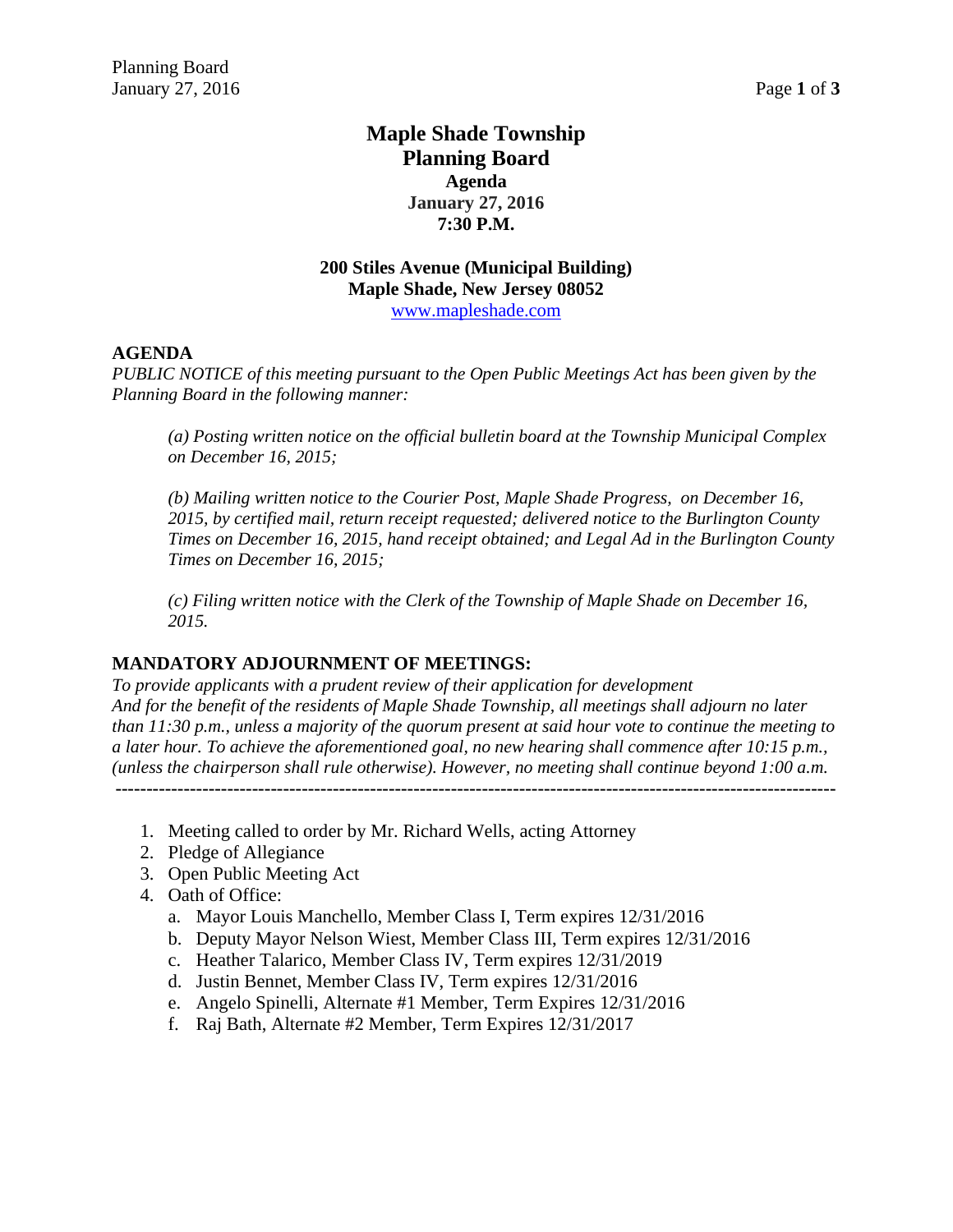- 5. Roll Call:
	- a. Mayor, Louis Manchello, Member
	- b. Deputy Mayor, Nelson Wiest, Member
	- c. Joseph Dugan, Member
	- d. James Fletcher, Member
	- e. Heather Talarico, Member
	- f. Teresa Porrini, Member
	- g. Louis Wells, Member
	- h. Robert Wilt, Member
	- i. Justin Bennett, Member
	- j. Angelo Spinelli, Alt. 1
	- k. Raj Bath, Alt. 2
- 6. Organization of the Board:
	- a. Nomination of Chairman:
	- b. Nomination of Vice Chairman:
	- c. Nomination of Attorney:
	- d. Nomination of Engineer:
	- e. Nomination of Secretary:
	- f. Consent Approval of Meeting dates for 2016 set by Council:
	- g. Consent Approval of Official Newspaper authorized by Council:
- 7. Minutes
	- a. November 19, 2015
- 8. Correspondence:
- 9. New Business:
	- a. King House Ownership Change; 15 W. Main St. (B63, L6.02); SPW-348 Downtown Business District; restaurant use remains unchanged.
	- b. Tamla L. Doss, Salon: 301 E. Main St. (B55, L20); SPW-349 Downtown Business District
- 10. Miscellaneous:
	- a. Habitat for Humanity SPR-312 (Minor Site Plan) B173.02 Lots 3.01 & 3.02; Planned Development District. Scheduled for Site Plan Advisory February 2.

## 11. Reports:

- a. Solicitor: Resolutions
	- i. 90 Day Abs (6 N. Forkanding Rd.; B63, L8) SPW-347
	- ii. CKS Properties (570 Sunset Rd.; B164, L22; Minor Subdivision) SDR-360
- b. Engineer: